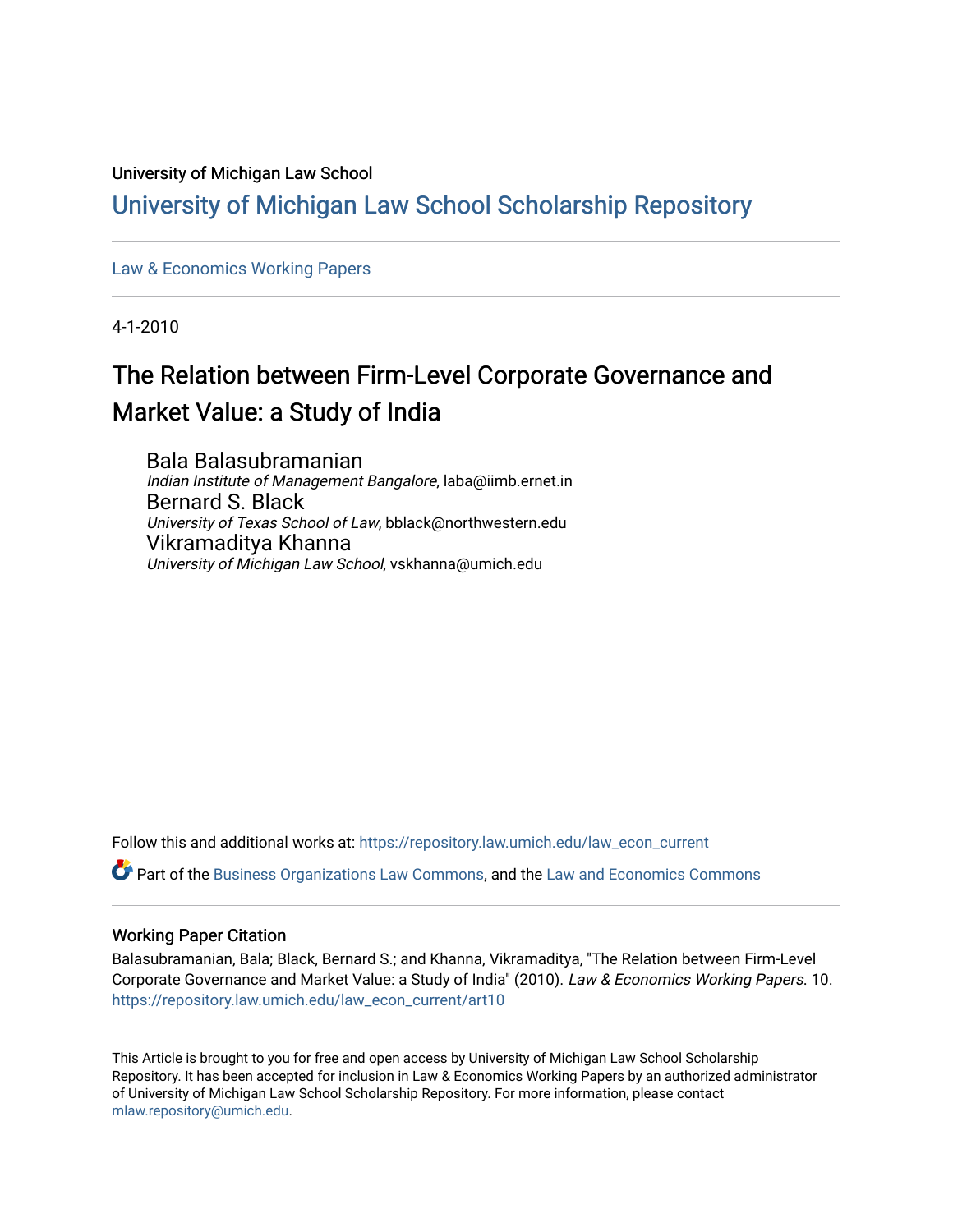1

# **The Relation Between Firm-level Corporate Governance and Market Value: A Case Study of India**

# **By: N. Balasubramanian\* , Bernard S. Black† & Vikramaditya Khanna††**

#### **I. Introduction**

We know relatively little about the corporate governance practices of public firms in emerging markets. This paper offers two principal contributions. First, we provide a detailed, "case study" of firm-level governance practices in an emerging market, based on a 2006 survey of Indian firms. India is a logical choice for this effort – it is the second largest emerging market based on both population and GDP (after China), and the largest emerging market with a significant number of non-government-controlled public firms. We are not aware of comparable efforts in other countries, other than a contemporaneous effort by one of us in Brazil, with a smaller sample (Black, de Carvalho and Gorga, 2008).

Second, we contribute to the literature on corporate governance indices and the connection between governance and firm market value. We build a broad overall Indian Corporate Governance Index (*ICGI*) and find a positive association between *ICGI* and firm market value. These results are broadly consistent with those from multi-country studies (e.g., Klapper and Love, 2004; Durnev and Kim, 2005). However, the multi-country studies cover only the largest firms in each country. We find that the association between *ICGI* and firm market value extends to, and may be stronger for, smaller firms.

We also investigate the role of particular aspects of governance, such as board structure, in predicting firms' market values. Some other studies (Dahya, Dimitriev and McConnell, 2008 (crosscountry), Black and Kim, 2008 (Korea)) find a positive association between board structure and firm market value. We do not; see also Black, de Carvalho and Gledson (2008) (negative association in Brazil). Our results thus cast doubt on how much we yet know about what matters in governance. The association between an overall index and firm market value, found in a number of individual countries as well as in cross-country studies ([cites to come]), breaks down when one investigates which aspects of governance underlie the overall relationship.

 $\overline{a}$ 

<sup>\*</sup> Professor Finance, Indian Institute of Management, Bangalore. Email: laba@iimb.ernet.in.<br>† Hayden W. Head Regents Chair for Faculty Excellence and Professor of Law, University of Texas Law School & Professor of Finance, Red McCombs School of Business. Email: **bblack@law.utexas.edu.**<br>
†† Louis & Myrtle Moskowitz Research Professor of Business and Law and Professor of Law, University of

Michigan Law School. Harvard Law School S.J.D. 1997. Email: vskhanna@umich.edu. We thank the International Corporate Governance Forum-Asian Centre for Corporate Governance International Conference on Corporate Governance: Role of Corporate Governance in Improving India's Investment Climate, India Business Investor Dialogue sponsored by the Global Corporate Governance Forum and the Securities & Exchange Bureau of India, and the India-China Corporate Governance Conference, Virginia Beach for helpful comments and suggestions and Sheena Paul, Andrew Schwaitzberg, and Mandy Tham for excellent research assistance. We thank Pedro Matos and Miguel Ferreira for sharing their data on which Indian firms are included in the Morgan Stanley Capital International Index. We also thank the Dean's Fund, University of Michigan Law School, John M. Olin Center at the University of Michigan Law School, Center for International Business Education & Research, Stephen Ross School of Business, University of Michigan, Center for International Business Education & Research, Red McCombs School of Business, University of Texas, and the Global Corporate Governance Forum of the International Finance Corporation for funding support. We also thank the Indian Institute of Management, Bangalore and the Bombay Stock Exchange for their support throughout the process.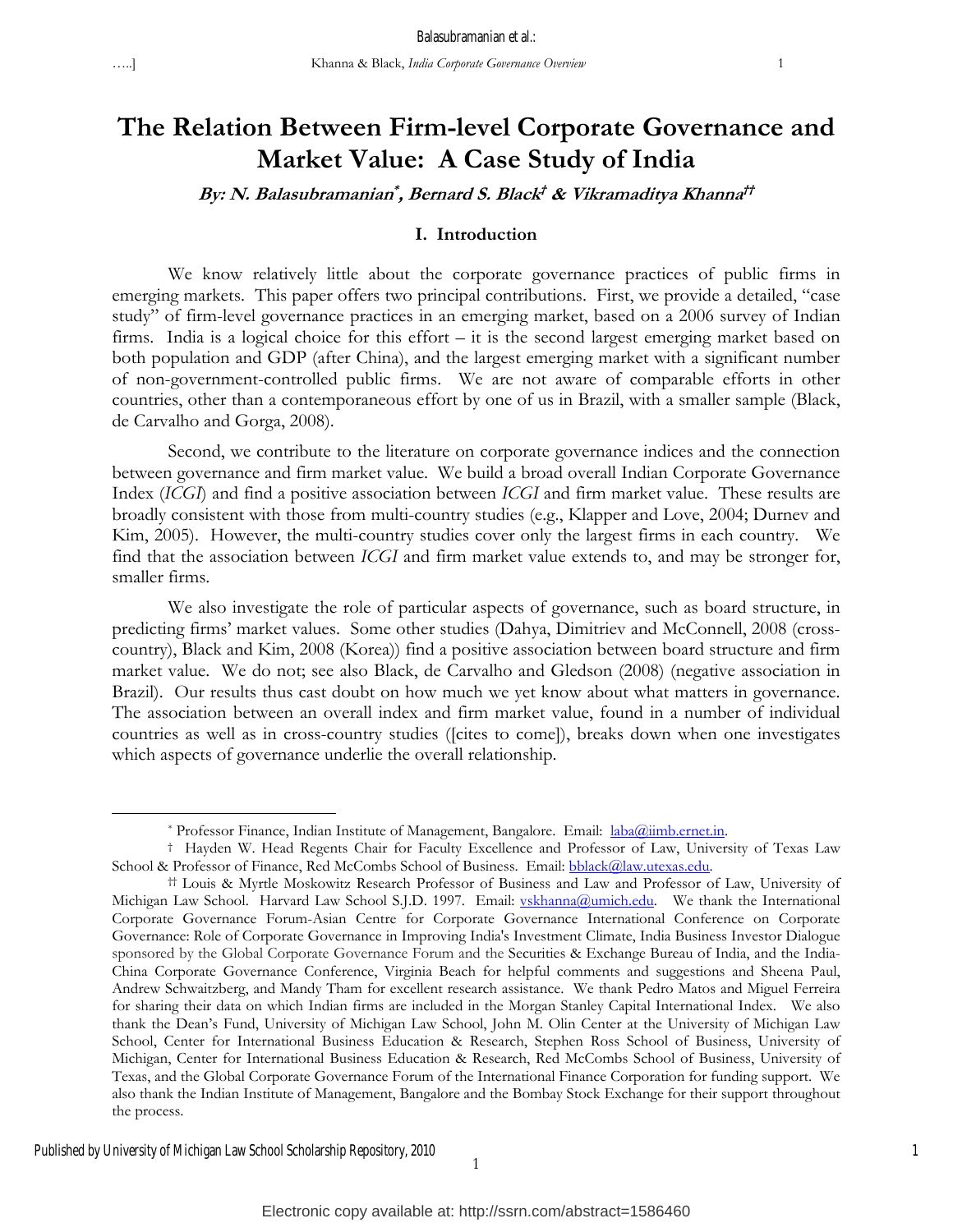Our findings, especially when combined with those from other countries, suggest that the benefits of particular corporate governance practices vary depending on firm and country characteristics. This suggests that governance is not one-size fits all (see also Arcot and Bruno, 2006; Bruno and Claessens, 2007; Black, de Carvalho and Gorga, 2010). A combination of some mandatory minimum rules (perhaps differing based on firm size) and flexibility above the minimum level – for example, by allowing firms to self select levels of governance (as in Brazil) or comply-orexplain regimes (as in the UK and Continental Europe) -- may prove more valuable than legal regimes that rely primarily on mandatory rules.

Part II summarizes the relevant literature and India's corporate governance history. Part III discusses our survey methodology and data sources. Part IV discusses survey results. Part V defines a corporate governance index and examines the relationship between index scores and firm market value**.** Part VI discusses some implications of our study for what matters in corporate governance in emerging markets. Part VII concludes.

#### **II. Literature Review**

We review here the literature on two aspects of governance in emerging markets: what we know about governance patterns, and to what extent does governance predict firm share prices or performance. We cover studies of India with care, and other studies in less depth. We do not cover developed countries or nonpublic firms.

#### **A. What We Know About Firm-Level Governance in Emerging Markets**

This paper's first goal is to provide a detailed descriptive analysis of firm-level governance in an important emerging market. We know remarkably little about the details of firm-level governance. Cross-country studies of governance provide high level comparisons between countries -- for example, mean scores on disclosure (Patel, Balic and Bwakira, 2002) or overall governance (Bruno and Claessens, 2010) -- but few details. Individual country studies report summary statistics for overall governance and particular governance measures, but again few details. To our knowledge, the most directly comparable paper is contemporaneous research on Brazil (Black, de Carvalho, and Gorga, 2010a; 2010b).

Several studies examine Indian corporate governance generally. Khanna (2009) reviews the development of corporate governance norms in India from independence to the present. World Bank (2005), Sarkar & Sarkar (2000), and Mohanty (2003) examine how firm-level governance influences the behavior of institutional investors, or vice-versa. Mohanty (2003) finds that institutional investors own a higher percentage of the shares of better-governed Indian firms. This is consistent with research in other countries (Aggarwal, Klapper and Wysocki, 2005; Ferreira and Matos, 2007).

Zattoni, Pedersen and Kumar (2009) and Singh and Gaur (2009) examine the association between business group membership and performance with conflicting results. Jackling & Johl study the association between board structure and firm performance in large Indian firms and find an association between board size and Tobin's q, but report only three stage least squares results, with unconvincing instruments. Bhattacharyya and Rao (2005) examine whether adoption of Clause 49 (an important set of governance reforms in India) predicts lower volatility and returns for large Indian firms. Black & Khanna (2007) conduct an event study of the adoption of Clause 49 and report positive returns to a treatment group of large firms (who were required to comply quickly) relative to small firms (for whom compliance was delayed), around the first important legislative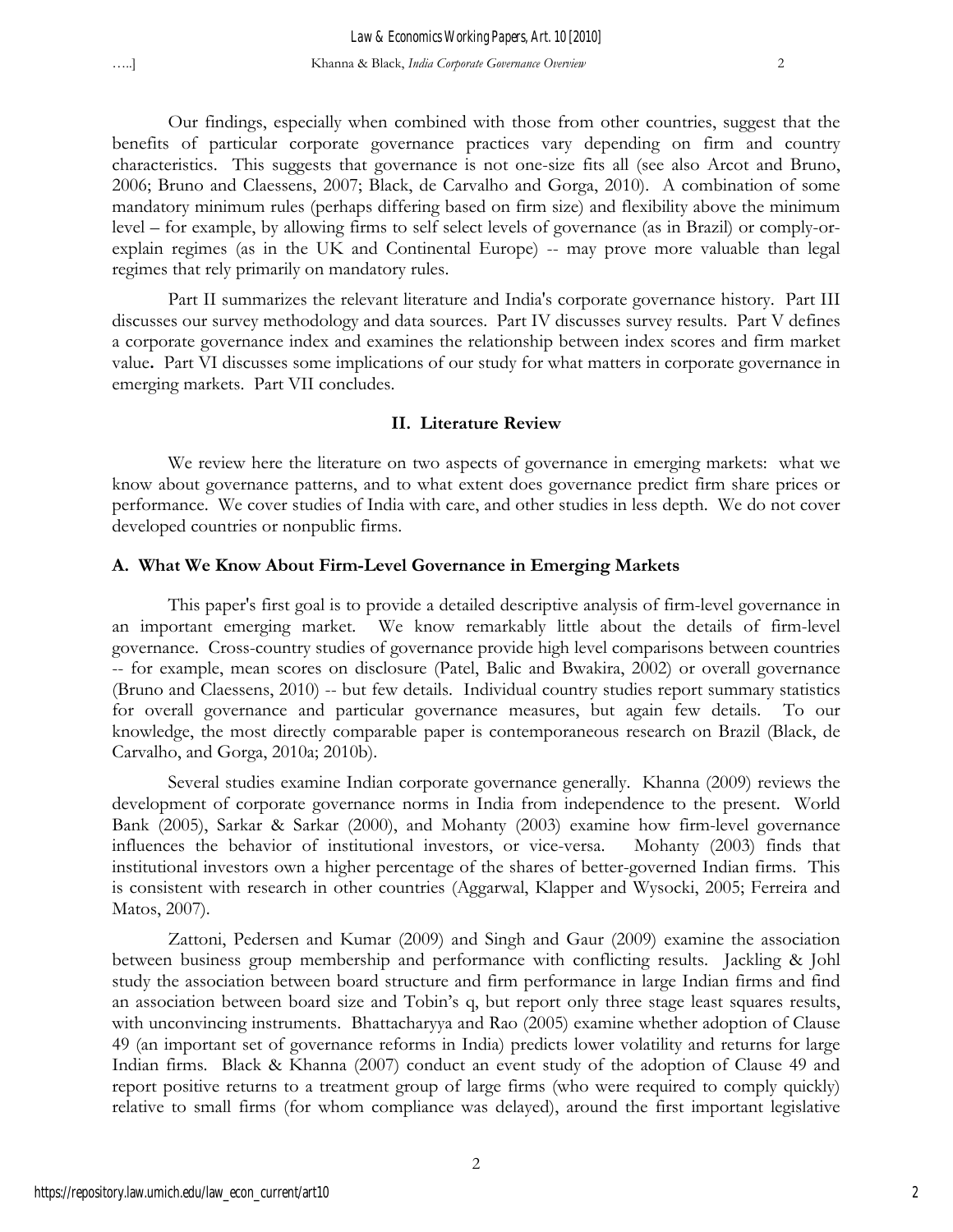announcement. Dharmapala and Khanna (2009) report that small Indian firms which are subject to Clause 49 react positively to plans by the Securities and Exchange Board of India (SEBI) -- India's securities regulator -- to enforce the Clause, relative to similar firms not subject to Clause 49.

Other studies of Indian firms are more peripherally related. Khanna, Kogan and Palepu (2006), study instances of minority shareholder expropriation by Indian firms. Bertrand, Mehta and Mullainathan (2002) provide evidence on tunneling within Indian business groups. Deb and Chaturvedula (2004) study the relationship between ownership concentration and firm market value.

# **B. Does Governance Predict Firm Value in Emerging Markets?**

A second goal of this paper is to contribute to the literature on the connection between firm-level governance and firm market values in emerging markets. A number of cross-country studies examine this connection (e.g., Aggarwal, Erel, Stulz and Williamson, 2006; Klapper and Love, 2004; Durnev and Kim, 2005; Doidge, Karolyi and Stulz, 2007;; see also the survey by Love (2010). However, these studies have important weaknesses, including: they rely on one of two available indices, each imperfect;<sup>1</sup> they cover only the largest firms in each country; and they have limited control variables (which increases the risk of omitted variable bias).

Individual country studies, such as this one, have different strengths and weaknesses, and can complement the cross-country studies. These studies are of uncertain generalizability. However, they allow one to: (i) study the association between governance and performance at both large and small firms; (ii) develop, as we do here, a country-specific governance index which reflects a particular country's rules and norms; (iii) use current indices . In contrast, the S&P and CLSA indices are already becoming dated, and have other important limitations (the S&P index is limited to disclosure; CLSA relies in part on analysts' subjective opinions). The principal studies which develop and assess overall governance measures for emerging markets include:

- Brazil (Leal and Carvalhal-da-Silva, 2007; Black, de Carvalho and Gorga, 2010b)
- Hong Kong (Cheung, Connelly, Limpaphayom and Zhou, 2007)
- Korea (Black, Jang and Kim, 2006a)
- Russia (Black, 2001; Black, Love and Rachinsky, 2006).

# **III. Survey Methodology and Data Sources**

# **A. Survey Methodology**

1

This study relies on an extensive survey we conducted in early 2006 of 506 Indian public companies ("India CG Survey 2006"). We received 370 responses  $(73\%$  response rate).<sup>2</sup> We surveyed firms with central offices in one of India's six largest cities -- Bangalore, Chennai, Hyderabad, Kolkata, Mumbai, and New Delhi. We approached all firms in the BSE 200 index with

<sup>1</sup> These are: Standard & Poor's transparency and disclosure index (2002; only disclosure); and Credit Lyonnais

Securities Asia survey (2001; some questions are subjective; responses could be influenced by firm performance).<br><sup>2</sup> A copy of the survey is available on request from the authors. Most respondents held senior positions at their firms (309 were chief legal officer or company secretary; 42 were CFO or other senior finance official; 10 were the CEO). The survey was supported by the Bombay Stock Exchange (BSE) and IIM Bangalore, one of India's top business schools. We mailed a survey to each firm, did followup mailings and phone calls, and engaged the A.C. Nielsen survey research firm to visit firms. The higher response rates for BSE 201-500 firms and non-BSE-500 firms (see Table 1) could reflect a tendency for A.C. Nielsen to contact firms with whom they had prior relationships. We promised confidentiality to respondents, and thus do not name individual firms in this paper.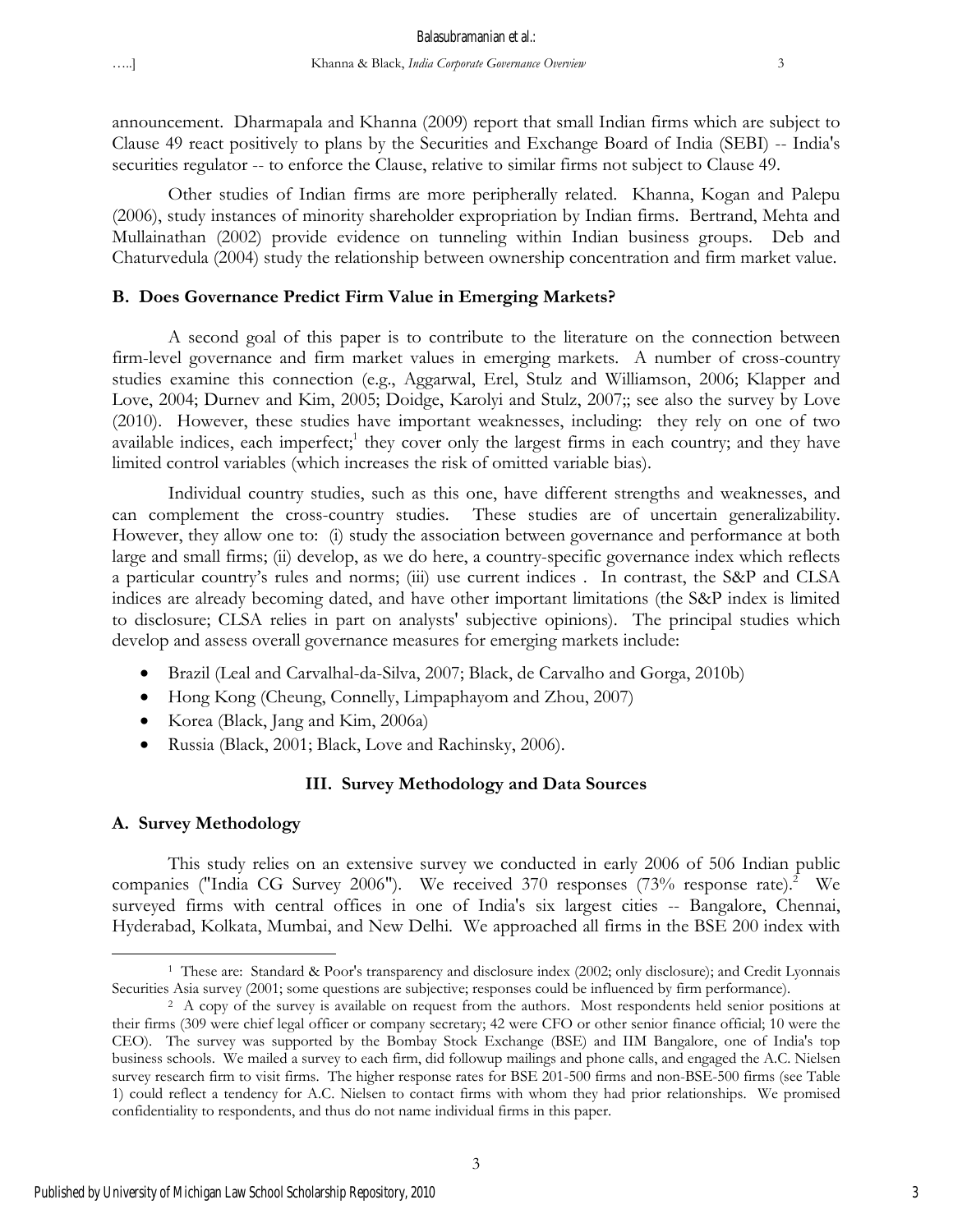central offices in these cities; these firms include 26 of the firms in the BSE 30 index and 131 of the BSE 200 firms.<sup>3</sup> For smaller firms, we asked A.C. Nielsen to select firms at random, with a tilt toward firms in the BSE 500 index. Overall, we approached 275 firms in the BSE 500 (55%); these firms represent 80% (76%) of the market capitalization of the BSE 500 (all Indian public firms). For details on the survey questions, see Balasubramanian, Black and Khanna (2009).

The size and other financial characteristics of approached firms are similar to nonapproached firms and those of responding firms are similar to nonresponding firms. Thus, sample selection bias is likely to be limited, relative to all Indian private firms large enough to be included in the Prowess financial database (the principal source of financial information for Indian firms, similar to a combined Compustat and CRSP for U.S. firms). We did not study very small firms which are publicly listed, but rarely trade and are not covered by Prowess.<sup>4</sup>

Table 1 provides summary information on the firms we approached and those which responded. The response rates exceeded 50% for all BSE group ranges.

| Size Group              | No in | Approached(% of | Responses $\frac{6}{6}$ of |
|-------------------------|-------|-----------------|----------------------------|
|                         | group | total)          | surveyed)                  |
| <b>BSE 30</b>           | 30    | 26 (87%)        | 20(77%)                    |
| <b>BSE 31-100</b>       | 70    | 45 $(64\%)$     | 26(58%)                    |
| <b>BSE 101-200</b>      | 100   | $(61\%)$<br>61  | $31(51\%)$                 |
| <b>BSE 201-500</b>      | 300   | $(47\%)$<br>143 | $82(56\%)$                 |
| <b>Subtotal BSE 500</b> | 500   | 275 (55%)       | 160(58%)                   |
| Other                   | 2,007 | $(15\%)$<br>231 | $210(91\%)$                |
| Total                   | 2,507 | 506 $(20\%)$    | 370 (73%)                  |

#### **Table 1. Surveyed and Responding Firms**

Number of firms approached and number of respondents in different size ranges, for India CG Survey 2006. Total row includes all firms in Prowess database (database of Indian public firms.

Of the 370 respondents, 31 were government-controlled, 38 were foreign-controlled.<sup>5</sup> Our analysis below focuses on the remaining 301 firms, which we term "Indian private firms." The response rate for these firms was 77% (301/393). Of these 301 firms, 55% are part of an Indian business group which includes one or more other public firms; 69% have a 40% or greater shareholder.

<sup>1</sup> <sup>3</sup> The standard stock price indices for Indian firms are BSE 30 (also called Sensex); BSE 100, BSE 200, BSE 500 and, for the National Stock Exchange, the Nifty Fifty. Most large Indian firms are listed on both exchanges.

<sup>&</sup>lt;sup>4</sup> Respondents might self-report with bias, but it seems likely that this bias is not severe. First, a significant number of firms do not comply with Indian rules on board independence, which is verifiable from both their annual reports and their survey responses. This suggests that firms do not expect significant consequences from noncompliance. Given this, plus our promise of confidentiality, firms had little reason to misreport to us. Second, for some governance elements, we have data both from annual reports (which are public, hence misreporting may be riskier) and from our survey; there are occasional differences between the two sources, but no systematic differences.<br><sup>5</sup> We classified as foreign-controlled firms with a majority foreign owner or a 40% foreign owner who held

more than any other shareholder. We classified as government-controlled 25 firms which are majority owned by the central government or a state government, 5 firms with at least 39% government ownership, and Cement Corp. of India, which has missing ownership data. Prowess classifies all of these firms as government firms. No firms have between 11% and 39% government ownership.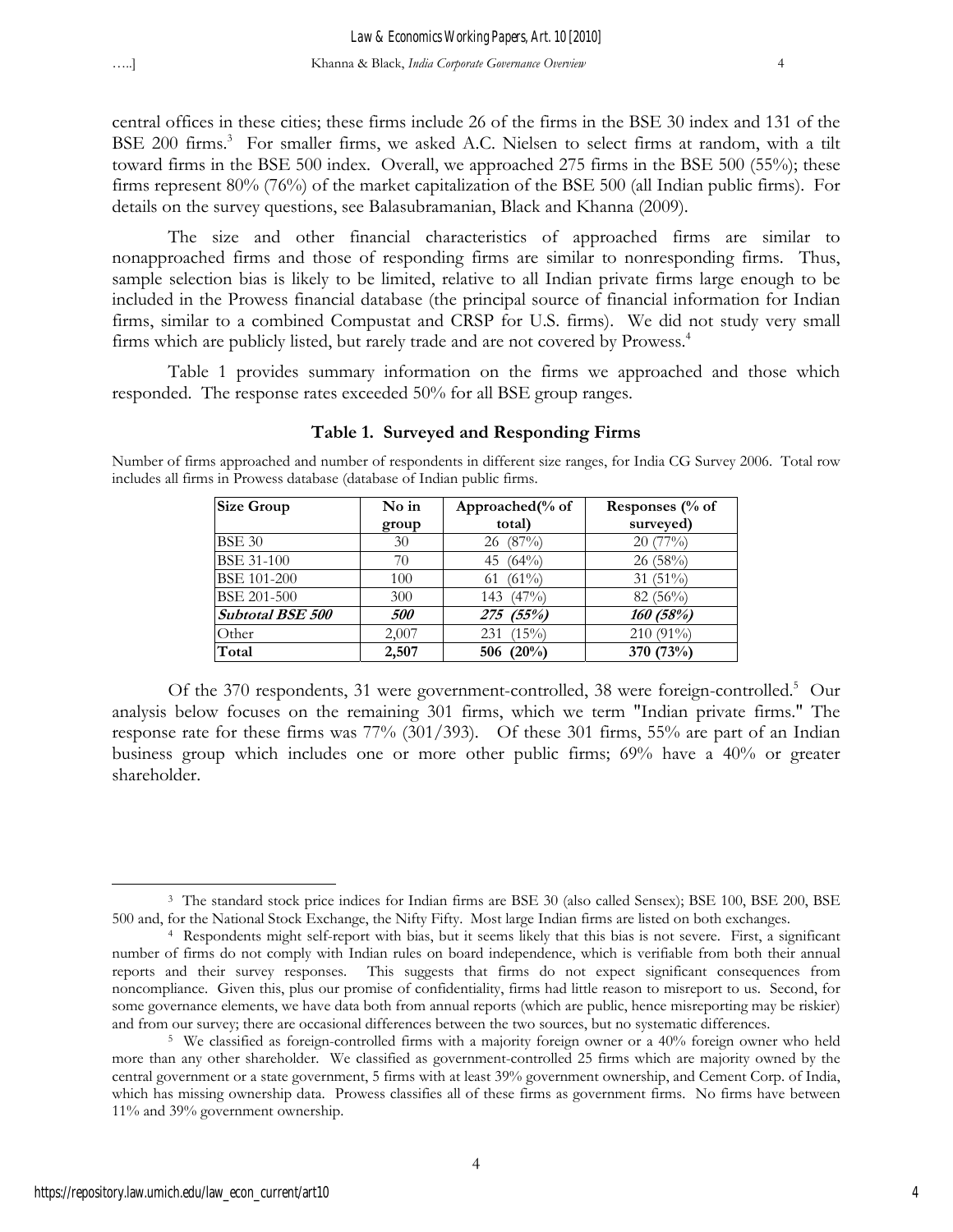#### **IV. Indian Corporate Governance Overview**

This Part provides a detailed overview of the corporate governance of Indian private firms. Results are based only on responding firms except as noted. Balasubramaniam, Black and Khanna (2009) provide additional details and citations to the applicable legal rules.

#### **A. Board Composition and Independence**

The principal sources of Indian corporate governance rules are the Company Law and "Clause 49" of the stock exchange listing requirements, issued by the Indian securities regulator, SEBI (Securities and Exchange Board of India). Clause 49 requires listed firms with net worth greater than Rs. 25 crores (1 crore =  $10^7$  rupees  $\approx$  US\$200,000) or paid up share capital greater than Rs. 3 crores at any time in their history to have either a majority of independent directors, or at least 1/3 independent directors plus a board chairman who is not the CEO (but need not be independent, and often represents the controlling family or business group). Table 2 provides information on board composition. Larger firms have larger boards (Pearson correlation between *ln*(market capitalization), and board size  $= 0.20$ ,  $p < .01$ ).

Some Indian firms have complained that it can be hard for them to find qualified independent directors. Table 2 suggests that most surveyed firms can find independent directors; how qualified, we do not know.

| Percentage range                     | <b>Inside</b> | <b>Nonexecutive</b><br>(not indep.) | Independent  | Separate CEO and chairman<br>(for firms in range for<br>independent directors) |
|--------------------------------------|---------------|-------------------------------------|--------------|--------------------------------------------------------------------------------|
| $0\%$                                |               | 152                                 |              |                                                                                |
| $1 - 32\%$                           | 121           | 97                                  | 13           | 9                                                                              |
| $33 - 49%$                           | 98            | 31                                  | 68           | 50                                                                             |
| 50%                                  | 35            | 4                                   | 70           | 34                                                                             |
| $51 - 74%$                           | 31            | Q                                   | 108          | 67                                                                             |
| 75-100%                              | 3             | $\mathcal{D}_{\mathcal{A}}$         | 29           | 13                                                                             |
| Total                                | 295           | 295                                 | 295          | 175(59%)                                                                       |
| mean (median) $\%$                   | $35\%$ (33%)  | $12.7\% (0\%)$                      | $53\%$ (50%) |                                                                                |
| mean (median)<br>number of directors | 2.82(3)       | 1.09(0)                             | 4.35(4)      |                                                                                |

**Table 2. Percentages of Different Types of Directors** 

Sample is 295 firms with board composition data which responded to India CG Survey 2006.

The final column of Table 2 shows the number of firms, within a particular range for percentage of independent directors, who have separate CEO and chairman. This practice is common; it is followed by 175 (59%) of responding firms. However, 20 firms (7%) do not comply with the requirement of at least 33% independent directors. In addition, of the 68 firms with 33-49% independent directors, 18 do not have a separate CEO and chairman; and thus also do not comply with Clause 49. In all, 257 firms (87%) comply with the board independence rules.

If the independence rules are appropriate (a topic we do not explore here), this level of noncompliance could be worrisome. Yet, in assessing the reliability of survey responses, reports of non-compliance may be good news. That some firms reported not complying with Clause 49 gives us more confidence that firms who report complying in fact comply.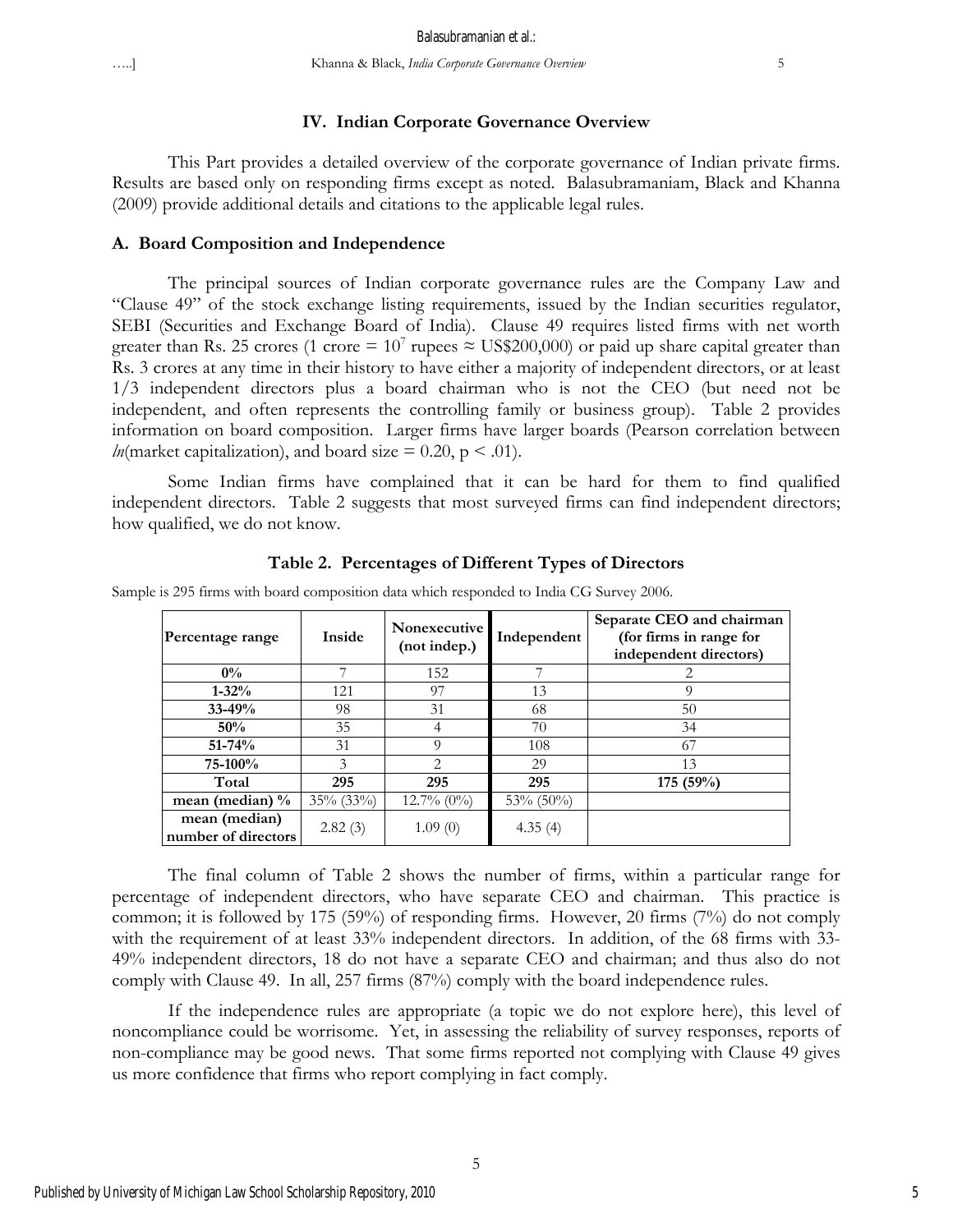We also asked about director backgrounds. Clause 49 requires firms to have an audit committee, and requires the audit committee to have at least one person with financial or accounting expertise; 96% of firms comply. Over 20% of firms have a director who explicitly represents minority shareholders or institutional investors. There is a fair bit of gender diversity, with 30% of firms having a female director (but typically only one).

Some aspects of firms' choices for directors provide some basis for concern. One may doubt the business expertise of a typical scholar. Yet 39% of firms turn to scholars to fill the ranks of independent directors, and often add several such persons to their boards; the mean number of scholar-directors for firms which take this route is 2.6. A similar percentage of firms have a lawyer on the board, but typically only one. Perhaps reflecting the importance of government regulation and political connections, 30% of firms have a former government official or former politician on their board.<sup>6</sup>

#### **B. Board Practices and Processes**

We turn next to the survey questions that assess board practices and processes. These are summarized in Table 3, along with an indication of which practices are legally required practices, and when the requirement was adopted.

Indian law allows director terms to be up to 5 years but also requires either (i) annual terms or (ii) at least two-thirds of the directors should serve staggered terms, with a 3-year maximum. Most firms use multiyear terms for both executive and nonexecutive directors, usually 3 or 5 years for executives and 3 years for nonexecutives.

Indian law requires at least 4 board meetings per year, with no more than 3 months between meetings. All but eight firms met this rule; the median number of physical meetings per year is 6. However, three outlier firms reported that their board never met during the year! Only 11% of firms reported sometimes using phone or other electronic meetings, instead of physical meetings. Indian law requires firms to prepare minutes for board and board committee meetings. Almost all firms prepare minutes for meetings of board committees. Only 75% said that dissents would be recorded in the minutes. However, some "no" answers could reflect lack of dissents, rather than a practice of not recording them.

<sup>6</sup> By comparison, Choi, Park and Yoo (2007) report, for Korean directors over 1999-2002 (period of rapid change in Korean boards, partly due to legal mandates), the average firm had 32% outside directors; 25% of firms had one or more academics as directors; 16% had one or more lawyers, and 13% had one or more former politicians or government officials.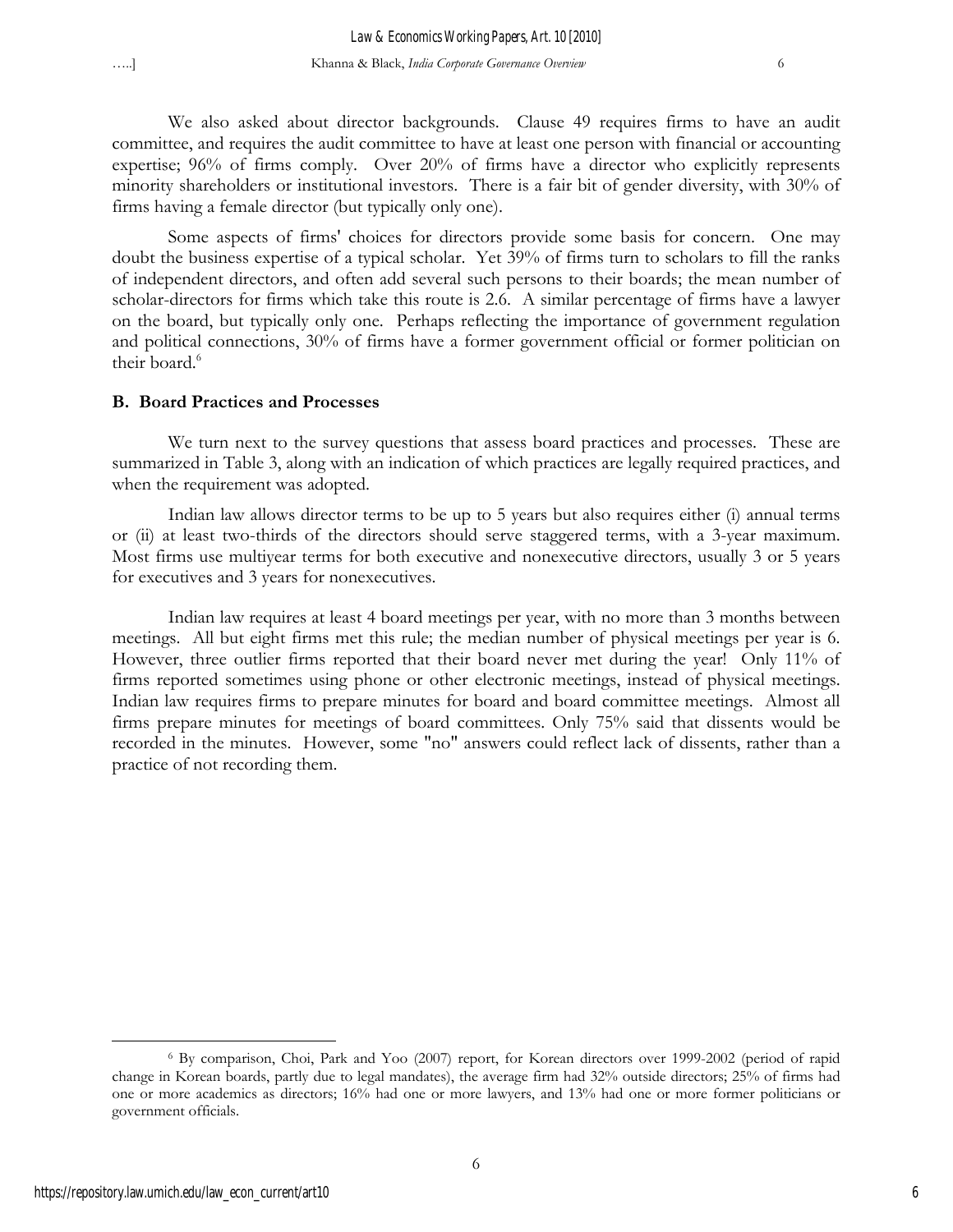# …..] Khanna & Black, *India Corporate Governance Overview* 7

# **Table 3. Board Practices and Processes**

Sample is 301 Indian private firms which responded to India CG Survey 2006. Number of missing or ambiguous responses ranges from 0 to 18. Percentages are of firms with usable responses.

| Characteristic                                                                                   | Required                | Firms with<br>characteristic | mean<br>(median) |
|--------------------------------------------------------------------------------------------------|-------------------------|------------------------------|------------------|
| Director terms                                                                                   | (1956)                  |                              |                  |
| nonexecutive directors have staggered terms                                                      |                         | 275 (91%)                    |                  |
| executive directors have multiyear terms                                                         |                         | 261 (92%)                    |                  |
| <b>Board meetings</b>                                                                            |                         |                              |                  |
| Minimum of 4 physical meetings                                                                   | (2001)                  | 293 (98%)                    |                  |
| No. of physical meetings                                                                         |                         |                              | 6.9(6)           |
| minutes prepared                                                                                 | (1956)                  | 297 (99%)                    |                  |
| Dissents recorded in minutes                                                                     | (1956)                  | 211 (75%)                    |                  |
| Evaluation of CEO and other executives                                                           |                         |                              |                  |
| regular system for evaluating CEO                                                                |                         | 151 (51%)                    |                  |
| regular system for evaluating other executives                                                   |                         | 248 (83%)                    |                  |
| succession plan for CEO                                                                          |                         | 86 (29%)                     |                  |
| annual separate meeting for nonexecutive directors                                               |                         | 46 (15%)                     |                  |
| board replaced CEO in last 5 years                                                               |                         | $\theta$                     |                  |
| <b>Evaluation of nonexecutive directors</b>                                                      |                         |                              |                  |
| regular system for evaluating nonexecutive directors                                             | (2001)<br>(recommended) | 76 (25%)                     |                  |
| retirement age for nonexecutive directors                                                        |                         | 44 (15%)                     |                  |
| Director not renominated or resigned due to<br>performance or policy dispute during last 5 years |                         | 7                            |                  |
| Other                                                                                            |                         |                              |                  |
| code of conduct                                                                                  | (2004)                  | 275 (91%)                    |                  |
| policy restricting insider trading                                                               |                         | 278 (92%)                    |                  |
| board members typically receive materials at least<br>one day in advance of meeting              |                         | 291 (96%)                    |                  |
| regular director training                                                                        | (2001)<br>(recommended) | $30(13\%)$                   |                  |

About half of Indian private firms report that they regularly evaluate the CEO; a larger number (83%) evaluate other executives. One wonders, however, how rigorous these evaluations are, given that zero firms reported that the board had replaced the CEO in the last 5 years, and only three reported replacing other executives! Perhaps some CEOs were quietly encouraged to pursue other opportunities and the respondent did not know the circumstances under which a CEO left. Still, Indian CEOs do not appear to be at grave risk of losing their jobs for poor performance. We also asked about the existence of a CEO succession plan; only about 30% of respondents had one. Only 15% held an annual board meeting solely for nonexecutive directors.

Clause 49 includes some recommended items. One is that firms evaluate the performance of nonexecutive directors. About one-quarter of responding firms report doing so. Only about 15% of respondents had a retirement age for directors. There were occasional instances – a total of 7 – in which a director was not renominated or resigned due to performance concerns or a policy dispute. Here too, reporting could be incomplete, or the respondent may not have known the reasons for board turnover.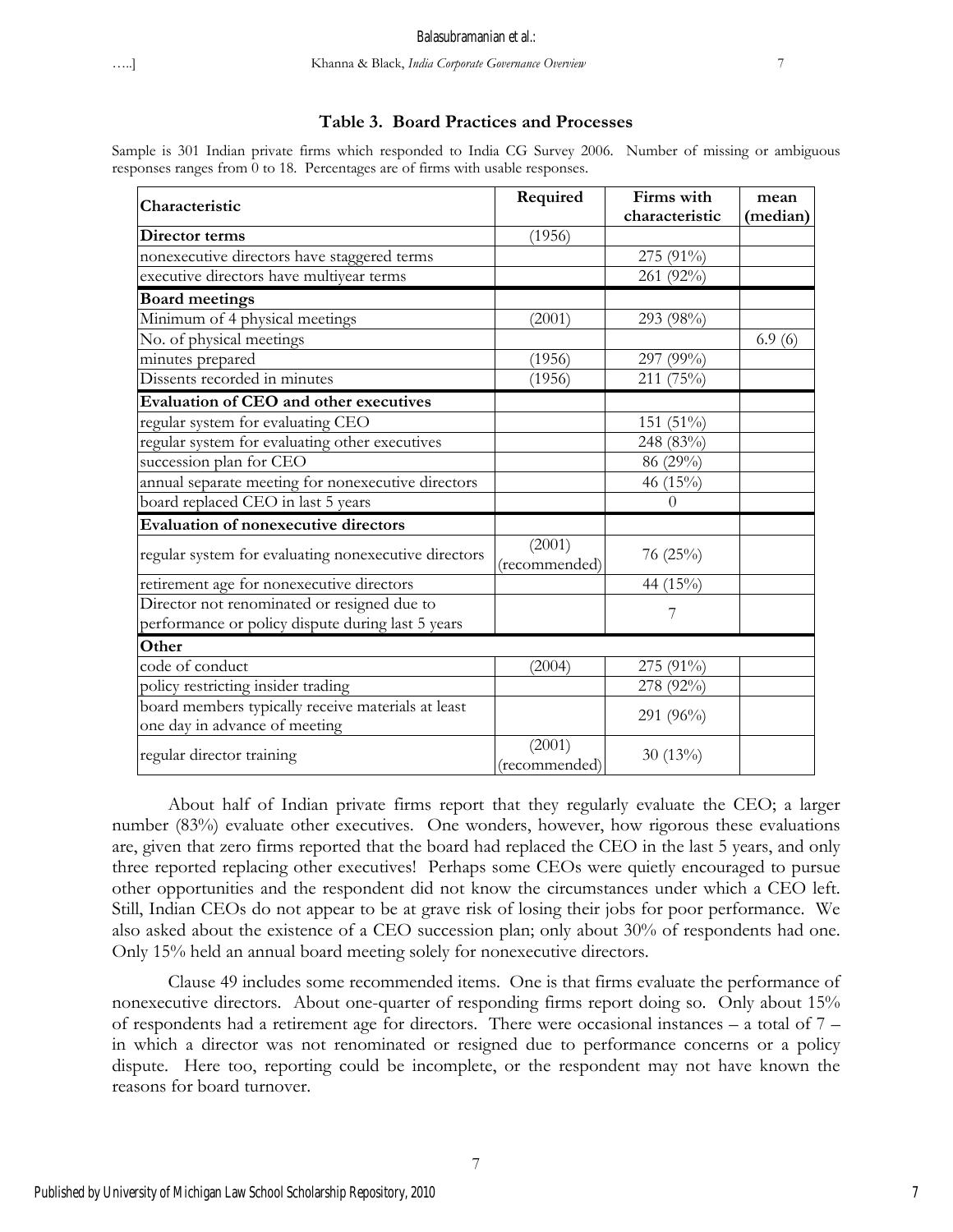Clause 49 requires firms to adopt a code of conduct. About 90% of respondents have such a code; a similar number have a policy restricting insider trading. A full 96% normally provide materials to directors at least one day before board meetings. However, only 13% comply with the Clause 49 recommendation to provide regular director training.

#### **C. Audit Committee**

Clause 49 requires firms to have audit committees with at least three members, all nonexecutives, an independent chair, and at least one member with expertise in finance or accounting. The committee must meet at least four times per year. All but three responding firms have an audit committee. Of the firms with a committee, all but three (one) have the required number of members (a member with accounting or finance expertise).

Practice is less uniform on how audit committees operate. Only 65% of respondents reported that the audit committee recommends reappointing or dismissing the external auditor, even though Clause 49 requires that the audit committee have this power. Seventy-nine percent have the required 4 meetings per year, but another 18% report having three meetings; only 11 firms report 0- 2 meetings. Only 68% of respondents have a bylaw to govern the audit committee, and at only 72% do the independent members meet separately at least once per year. One lone firm gives minority shareholders the power to appoint an audit committee member.

#### **D. Compensation of Executives and Nonexecutives**

Table 4 provides information on executive compensation and compensation disclosures. For most survey questions, complete responses were the norm, but not for compensation, either because respondents lacked the information or chose not to provide it. Executive compensation is modest by U.S. standards. The mean (median) CEO receives annual cash compensation of 64 (30) lakhs (1 lakh =  $10^5$  rupees  $\approx$  US\$2,000). Only 16% of Indian private firms use stock options, which are the usual road to riches for U.S. executives. Most option grants are also modest.<sup>7</sup>

Indian law requires firms to obtain government approval to pay compensation above – generally speaking -- the greater of (i) 5% of net profits for one manager and 10% for all managers; or (ii) if the firm doesn't meet the percentage of profits test, between Rs. 9 lakhs for small firms (< 1 crore in book value of equity) and 24 lakhs for large firms (> 100 crores in book value of equity). Executive compensation under clause (ii) must also be approved by shareholders. Government approval to exceed these levels is usually obtainable, but the combination of these levels, desire to avoid seeking approval, and the need to obtain approval if over the threshold could all constrain executive pay. Seventeen percent of firms (52/301) obtained government approval.

Indian law requires companies to disclose the total pay of the CEO and each director. We asked firms about their disclosure, but cannot distinguish between "no" and missing responses. Most firms disclose CEO pay (95%), but compliance is lower for the pay of other directors. Indian law requires shareholders to approve the pay of all directors as a group, but does not require separate approval of CEO pay. Oddly, 89% of firms report that shareholders approve CEO pay, while only 70% report that shareholders approve the pay of all directors, even though the latter is the legal requirement.

 $\overline{a}$ 

<sup>7</sup> A back-of-the-envelope estimate: The median grant to a CEO of 100,000 options might have an implied value  $100,000$  x (typical \$2 share price) x (0.40 estimate of option value/share price) = \$80,000.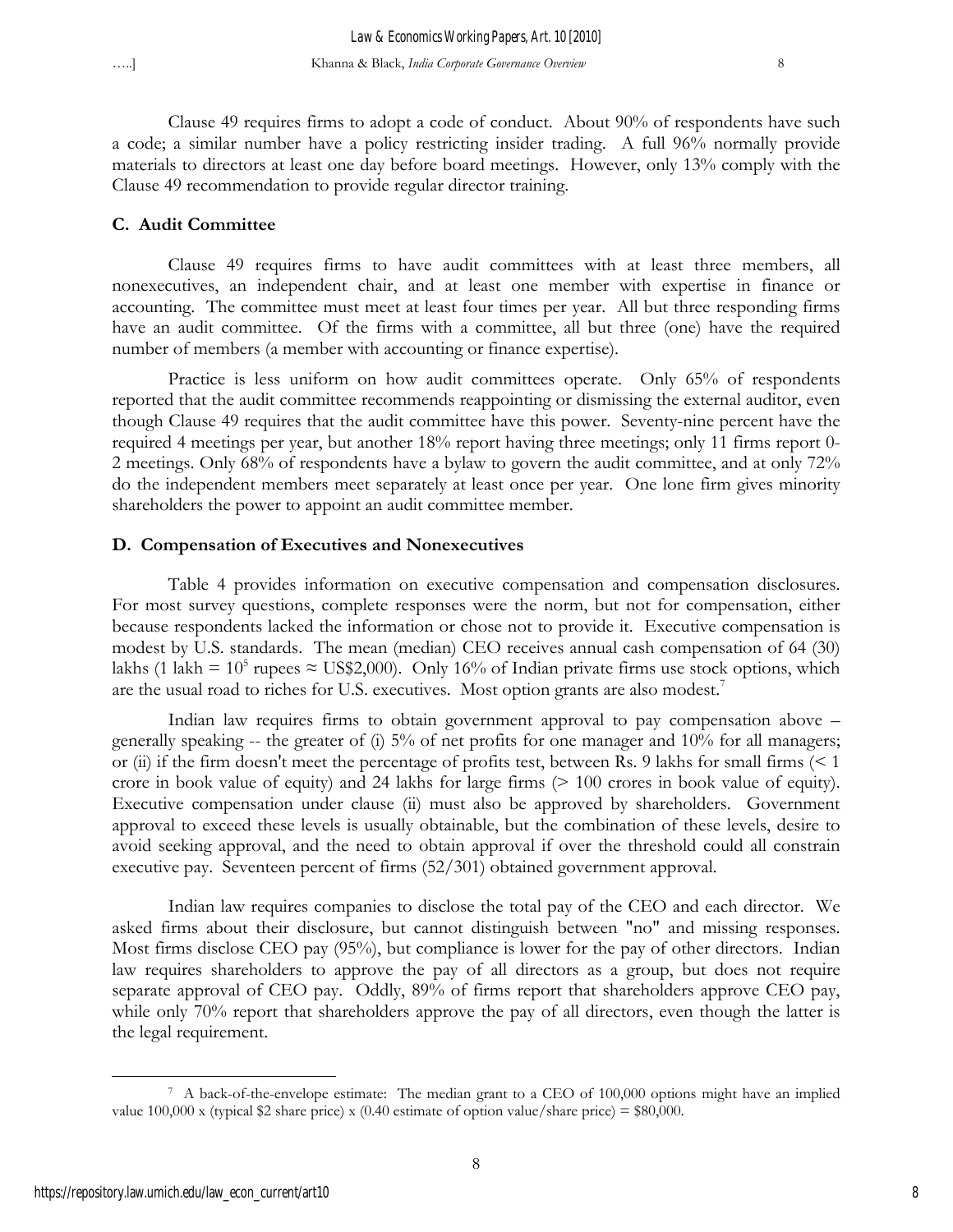#### **Table 4. Executive and Director Compensation**

Sample is 301 Indian private firms which responded to India CG Survey 2006. Compensation is in lakhs (1 lakh =  $10<sup>5</sup>$ rupees  $\approx$  \$2,000); options are in thousands of shares. For compensation, number of usable responses is shown. For disclosure and approval, we cannot distinguish between "no" and missing responses.

| Compensation                         | Required            | <b>Responses</b> | mean (median)   |
|--------------------------------------|---------------------|------------------|-----------------|
| CEO cash compensation                |                     | 251              |                 |
| Compensation of all other executives |                     | 184              | 2273 (154)      |
| Executives receive stock options     |                     |                  | 49/299 $(16\%)$ |
|                                      |                     |                  |                 |
| Disclosure and Shareholder Approval  |                     | <b>Disclosed</b> | Approved        |
| CEO total pay                        | (1956)              | 286 (95%)        | 267 (89%)       |
| total pay of nonexecutive directors  | $(1956)$ & $(2004)$ | 231 (77%)        | 183 (61%)       |

#### **E. External Auditor**

We also asked about auditor independence. The external auditor provides non-audit services at about half of the firms. When the auditor provides non-audit services, mean (median) fees for non-audit services are 18% (10%) of the auditor's total fees.

Indian law does not require rotation of audit firms, or the engagement partner within an audit firm. Nonetheless, almost half of firms report that their audit firm rotates the partner responsible for their account every 5 years. Auditor dismissal is rare -- only 2 firms noted dismissals in the last 5 years. One firm said the reason was fees charged, the other did not provide a reason.

#### **F. Shareholder Rights**

Table 5 summarizes questions related to shareholder rights. Indian law has required companies to allow postal ballots since 1956, yet only 73% do so. Given that most firms have a controlling shareholder, the fraction of shares voted at the most recent annual shareholder is surprisingly small, at a mean of only 58%. This suggests that minority shareholders often do not vote. Yet shareholder resolutions are not uncommon. About one-sixth of firms had one or more resolutions proposed in the last 5 years.

Indian law provides takeout rights on a sale of control, which require the new controller to offer to buy all shares at the price paid for the controlling shares. We asked whether minority shareholders receive takeout rights, but only 21 firms (8%) reported providing these rights. Possible explanations include poor phrasing (we asked whether the *firm*, rather than the new controller, provides the rights), or ignorance of this requirement. The famously slow Indian judicial system limits the effectiveness of shareholder remedies. A modest number of firms (20 firms, 7%) have responded to problems with the courts by providing for disputes with shareholders to be resolved by arbitration.

Under Indian law, shareholders holding 10% of a company's shares can demand that the company hold a special shareholder meeting. This happened at 14 firms (5%) during the last five years. Shareholders can also asked SEBI or a special appellate court, the Companies Appellate Tribunal, to investigate oppression by the controlling shareholder, but only one firm reported facing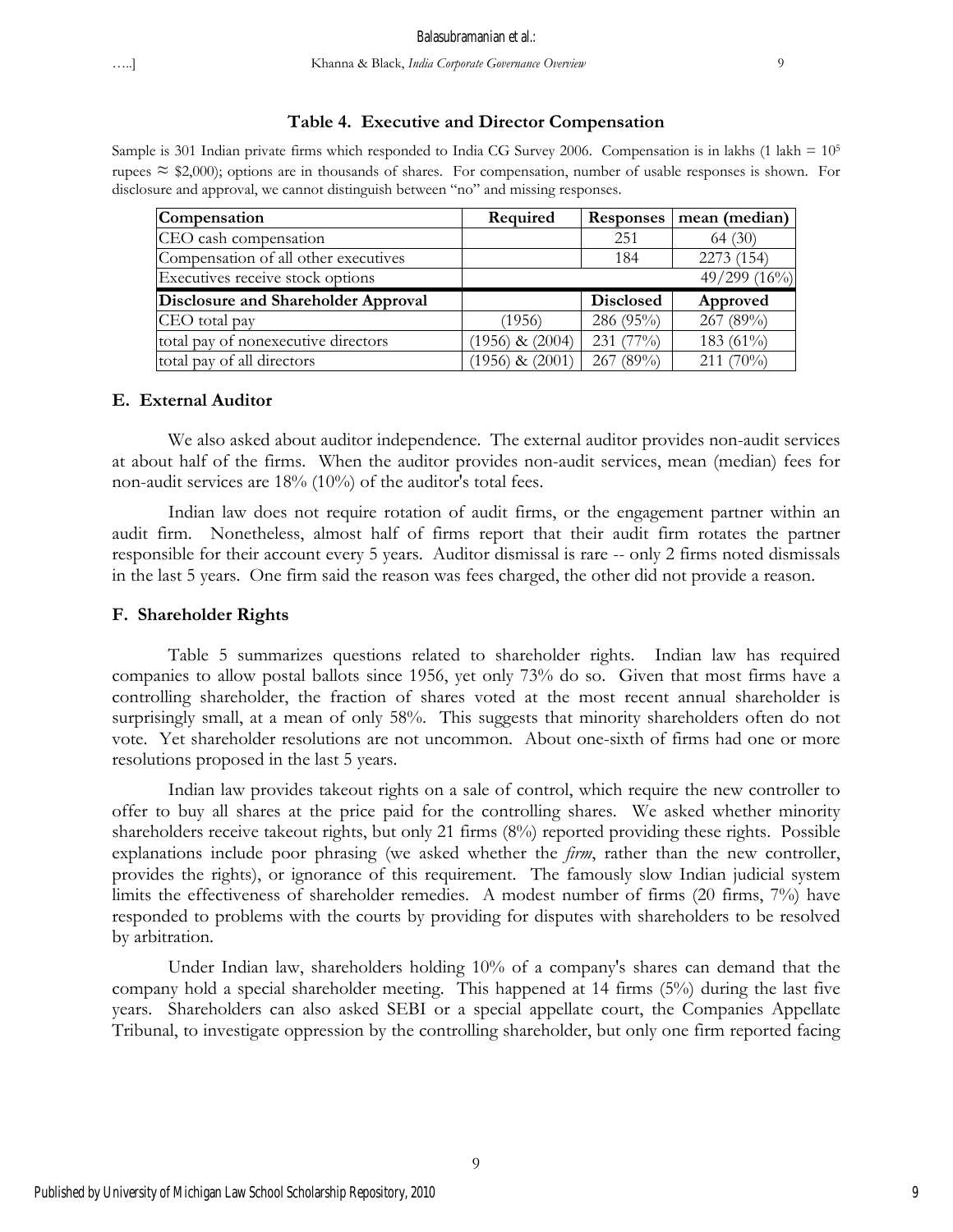such an investigation in the last five years. Finally, only one firm has issued preferred shares. Thus, Indian firms are not using these shares to avoid the one common share, one vote regime.<sup>8</sup>

# **Table 5. Shareholder Rights**

Table shows promoter ownership for non-bank Indian private firms (% of responding firms). Sample is 301 firms which responded to India CG Survey 2006 and have ownership data on Prowess. Number of missing or ambiguous responses ranges from 1 to 31. Percentages are of firms with usable responses.

| Characteristic                                       | Required | Firms with<br>characteristic | mean<br>(median) |
|------------------------------------------------------|----------|------------------------------|------------------|
| shareholders can vote by postal ballot               | (1956)   | 218 (73%)                    |                  |
| percentage of shares voted at most recent AGM        |          |                              | $58\%$ (60%)     |
| company had shareholder resolution in last 5 years   |          | 52 $(17\%)$                  |                  |
| disputes w. shareholders resolved by arbitration     |          | $20(7\%)$                    |                  |
| shareholders requested extraordinary meeting in last |          | $14(5\%)$                    |                  |
| 5 years                                              |          |                              |                  |
| shareholders asked SEBI or Tribunal to investigate   |          |                              |                  |
| oppression within last 5 years                       |          |                              |                  |
| company has preferred shares                         |          |                              |                  |

# **G. Related Party Transactions**

Related party transactions and other forms of self-dealing by controlling shareholders are a significant concern in India. Most Indian firms have a major, often controlling shareholder. Bertrand, Mehta and Mullainathan (2002) report evidence of tunneling within Indian business groups. The good news is that 78% of the responding firms have policies requiring RPTs to be on arms-length terms. The less good news is that there are lots of RPTs. Clause 49 requires the audit committee to approve all RPTs and requires the firm to disclose "materially significant" RPTs to shareholders. Ninety-four percent of firms said they reported RPTs to shareholders, but this includes some firms which reported having no or negligible RPTs, and thus nothing to disclose. When asked to quantify RPTs as a percentage of sales, 67% (20%) of firms with RPTs reported were at least 1% (5%) of revenue. Sixty percent of firms reported that their board reviewed at least one RPT in the last year; 36% reported board review of five or more transactions.

It is one thing to require RPTs to be on arms-length terms, but another to put procedures in place to ensure that the policy is adhered to. Table 6 summarizes approval requirements, separately for RPTs with an inside director and with a controller. Approval by non-conflicted directors is uncommon (7-9% of firms require this) and approval by non-conflicted shareholders is rare (1%). Thus, approval can often be influenced, and not infrequently dictated, by a controller.

 $\overline{a}$ 8 Compare Brazil, where many firms issue preferred shares, which are in substance nonvoting common shares, to ensure that the control group retains control. See Black, de Carvalho and Gorga (2010b).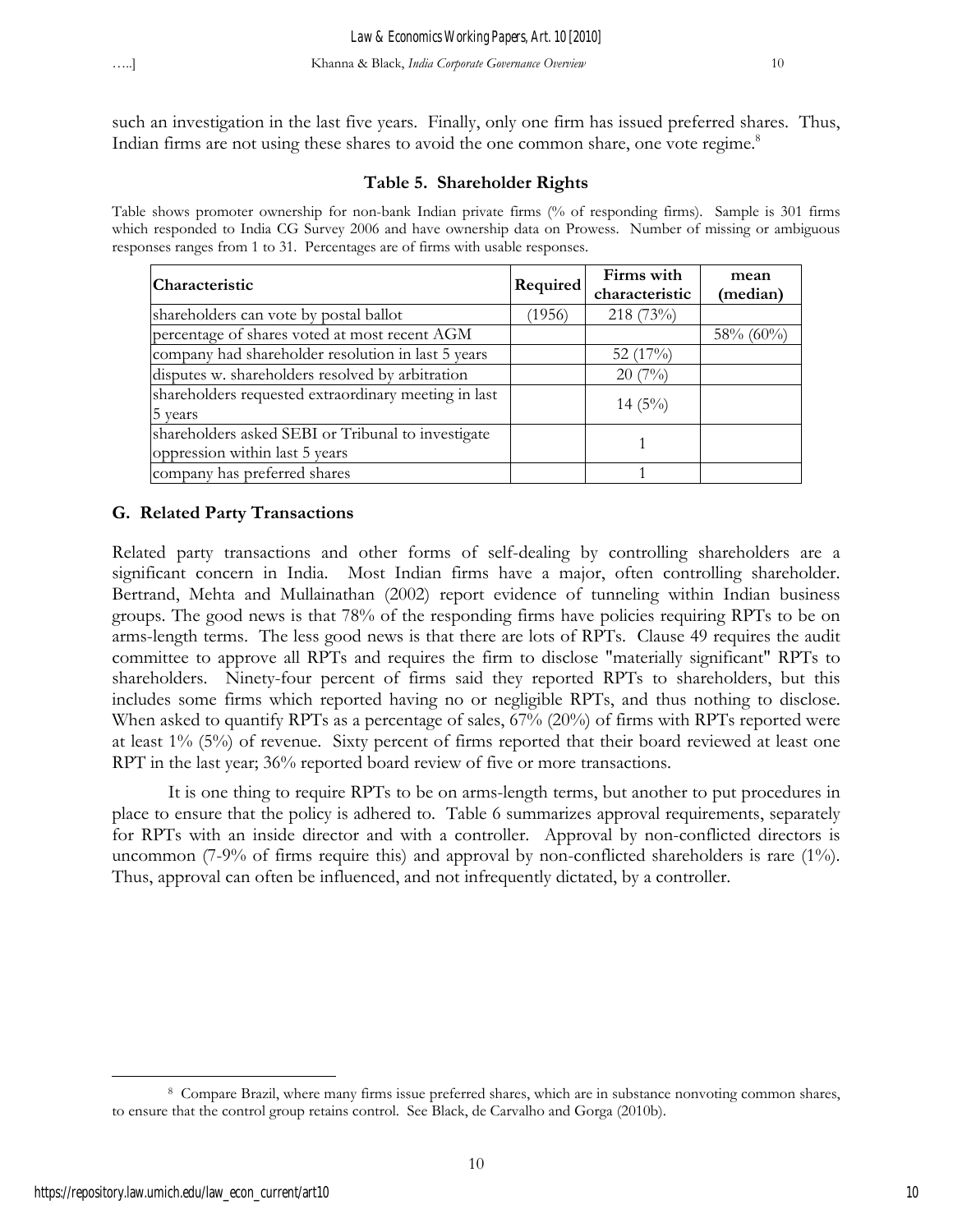#### **Table 6. Approval Requirements for Related Party Transactions**

Sample is 301 Indian private firms which responded to India CG Survey 2006. We cannot distinguish between "no" and missing responses.

| <b>Related Party Transaction Approval</b> | <b>Transaction with</b> |                                 |  |  |
|-------------------------------------------|-------------------------|---------------------------------|--|--|
| Requirements                              | with inside<br>director | with controlling<br>shareholder |  |  |
| no specific requirement                   | 81(27%)                 | 102(34%)                        |  |  |
| approval by audit committee               | 96 (32%)                | 82 (27%)                        |  |  |
| approval by board of directors            | 212 (70%)               | 182 (61%)                       |  |  |
| approval by shareholders                  | 37 $(12\%)$             | 44 $(15\%)$                     |  |  |
| approval by non-conflicted directors      | $26(9\%)$               | $20(7\%)$                       |  |  |
| approval by non-conflicted shareholders   | $2(1\%)$                | $3(1\%)$                        |  |  |

#### **H. Cross-Listing and Financial Disclosure**

Table 7 summarizes information on cross-listing and financial disclosure. Cross-listing may, depending on the destination exchange, require the firm to provide additional disclosures. Twentytwo firms (7%) are cross-listed, some on more than one non-Indian exchange.<sup>9</sup> However, only four firms are cross-listed on US exchanges (in the US on levels 2 or 3 -- four firms on the New York Stock Exchange and none on NASDAQ -- and hence are subject to U.S. reporting requirements and the U.S. Sarbanes-Oxley Act.. The rest cross-list on European markets or in the U.S. over-thecounter market, where they face few disclosure requirements (Doidge, Karolyi and Stulz, 2009). Only about 7% of firms prepare financial statements that meet U.S. GAAP or International Financial Reporting Standards (IFRS).

#### **Table 7. Financial Disclosure**

Table shows number of Indian private firms (% of responding firms) with a positive response to the indicated *i*th items. Sample is 301 Indian private firms which responded to India CG Survey 2006.

| Question                                               | Yes | $\%$ Yes |
|--------------------------------------------------------|-----|----------|
| Company has shares cross-listed in another country     | 22  | $7\%$    |
| If yes, which country:                                 |     |          |
| UK                                                     | 12  |          |
| Luxembourg                                             | 11  |          |
| Germany (Frankfurt or Berlin)                          | 10  |          |
| $U.S. -$ off exchange                                  |     |          |
| U.S. - New York Stock Exchange or NASDAQ               |     |          |
| Company provides IFRS or U.S. GAAPfinancial statements | 20  | $6.8\%$  |

Neither SEBI nor the stock exchanges maintains a website containing annual reports or financial statements for all listed firms. Thus, firm websites are an important way that investors can obtain this information. Table 8 summarizes what firms provide. About 67% provide annual financial statements on their website. About half also post the annual report to shareholders; a similar number provide press releases. About 43% post a notice of an upcoming shareholder opinion, but nary a firm announces the meeting results. Finally, 6% have no website (or have one that we could not find).

 $\overline{a}$ 

<sup>9</sup> Cross-listing data was provided to us by Kate Litvak (see Litvak, 2007).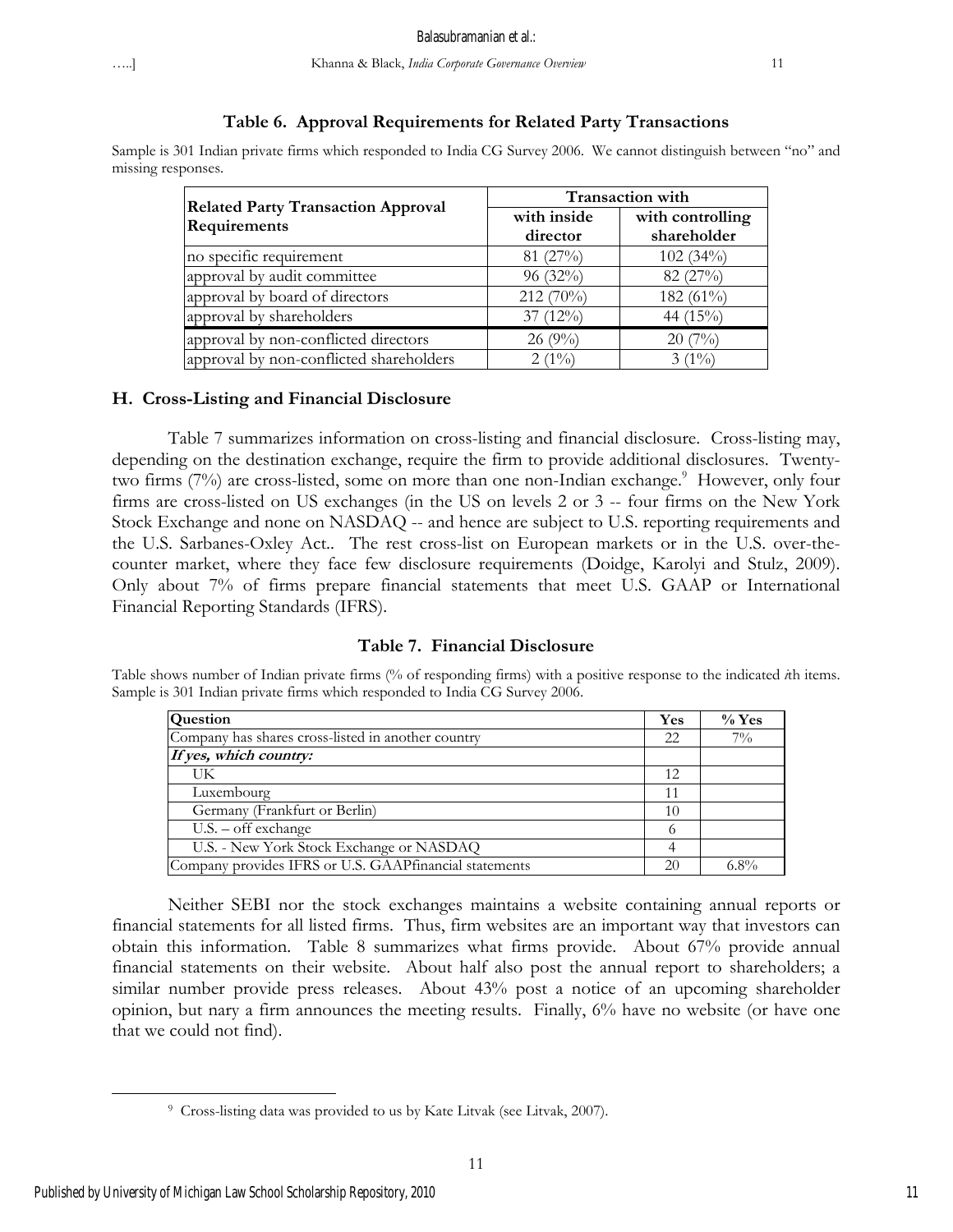# **Table 8. Information on Company Website**

Sample is 301 Indian private firms which responded to India CG Survey 2006. Number of responses varies from 276 to 278. Percentages are of firms with usable responses.

| <b>Information Item</b>                 | Yes | $\%$ Yes |
|-----------------------------------------|-----|----------|
| Financial information                   |     |          |
| annual financial statements             | 182 | 67%      |
| annual report to shareholders           | 137 | 50%      |
| share price information                 | 145 | 54%      |
| press releases                          | 154 | 57%      |
| notice of upcoming shareholder meetings | 137 | 46%      |
| results of shareholder meetings         |     | $0\%$    |
| <b>Website not located</b>              | 18  | 6%       |

## **I. Since When?**

We asked firms how long selected governance practices had been in place. Table 9 summarizes the responses. Many governance practices were adopted recently -- especially those which recently became legally required. -- such as having a written code of conduct for directors and executives, which became mandatory in 2004. Similarly, policies on insider trading, on recommendation of the external auditor by the audit committee, and RPT disclosure are mostly of recent vintage. Use of stock options is recent as well; only 9 firms used them before 2000.

In contrast, the practice of separating the positions of CEO and chairman has a long vintage. Its current use may partly reflect the Clause 49 rules, under which a firm is permitted to have at least 33% independent directors if these positions are separated, versus 50% otherwise. But many firms voluntarily separate the two posts, including firms that separated them before Clause 49 was adopted, and the 114 firms that have both separation and 50% independent directors (see Table 2).

# **Table 9. Since When Has a Practice Existed**

Sample is 301 Indian private firms which responded to India CG Survey 2006. For some questions, number of usable responses may not sum to firms with practice because some firms did not answer the "since when" question.

|                                             |                     |          | Since When        |       |                               |
|---------------------------------------------|---------------------|----------|-------------------|-------|-------------------------------|
| Practice                                    | Usable<br>responses | Required | 2000 <sub>s</sub> | 1990s | Earlier                       |
| When was company incorporated               | 298                 |          |                   | 83    | 209                           |
| Firm has separate CEO and chairman          | 163                 |          | 46                | 57    | -60                           |
| Firm has system for evaluating CEO          | 137                 |          | 71                | 43    | 23                            |
| Firm has code of conduct                    | 266                 | (2004)   | 246               | 13    |                               |
| policy restricting insider trading          | 251                 |          | 218               | 37    |                               |
| audit committee recommends auditor          | 180                 | (2001)   | 149               | 24    |                               |
| executives receive stock options            | 48                  |          | 39                | 7     | $\mathfrak{D}_{\mathfrak{p}}$ |
| RPTs must be on arms-length terms           | 185                 |          | 111               | 31    | 43                            |
| Material RPTs are disclosed to shareholders | 224                 | (2001)   | 170               | 31    | 23                            |

# **J. Government Enforcement**

In some countries, company law is enforced privately or not at all. In the U.S., for example, the Securities and Exchange Commission enforces securities law, but Delaware corporate law is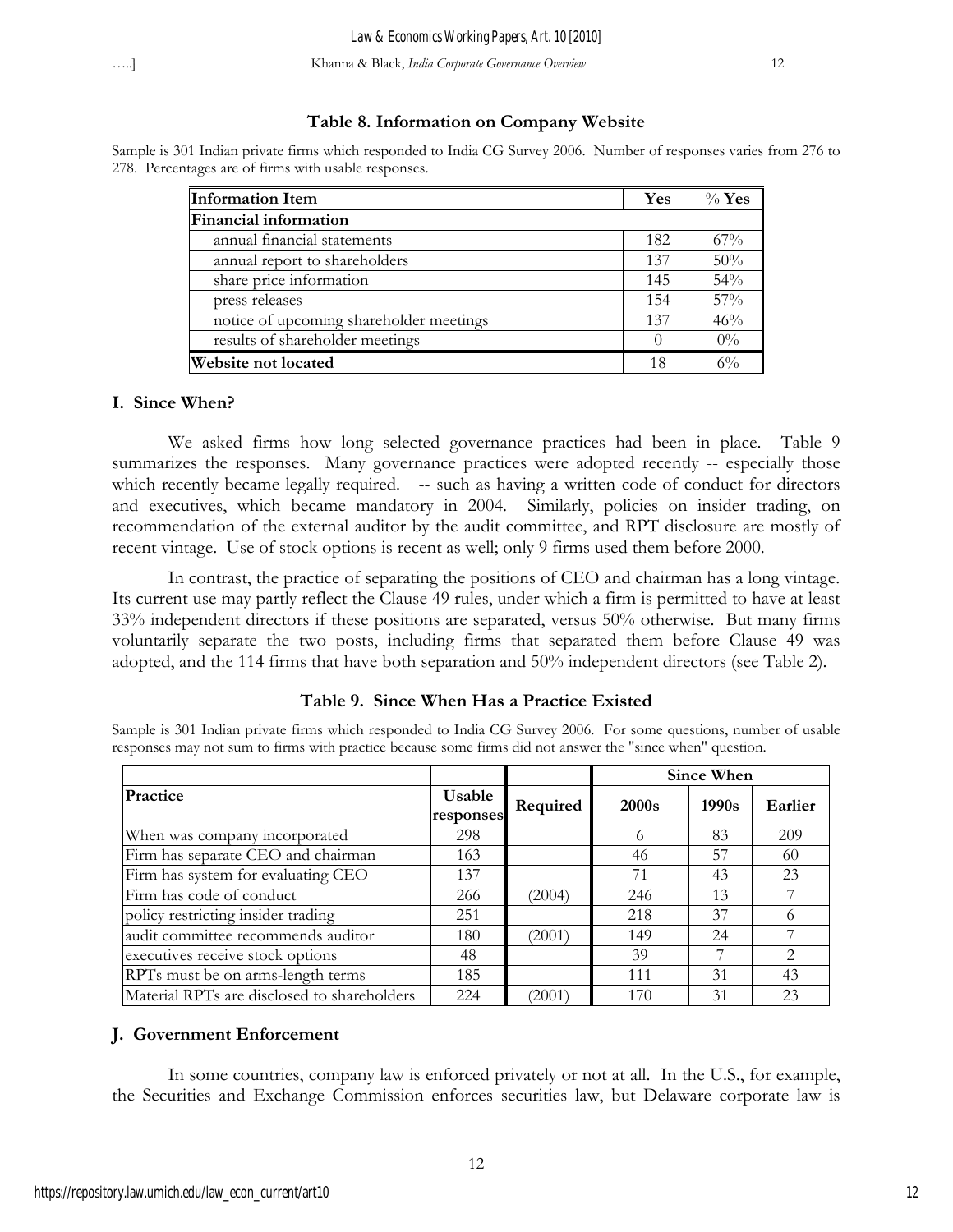enforced only privately, through suits by shareholders, creditors, or the company itself. The Indian government, in contrast, has a variety of powers under corporate law, including the compensation limits noted above, as well as the power to provide relief for oppression or mismanagement, remove management, demand a special audit, inspect the company's accounts, and impose fines for some company law violations.

These powers, however, are rarely exercised. In the last 5 years the government has removed a director or blocked a director from serving at one Indian private firm and one foreigncontrolled firm in our sample, dismissed an executive at one government firm, and ordered a special audit at three private firms. To be sure, powers that are rarely exercised can still be deterrents.

# **V. Is Corporate Governance Associated with Firm Value?**

We turn next to the association between firm-level governance practices and market value. We limit the sample to 276 non-bank Indian private firms with data available on Tobin's *q*. We construct a broad Indian corporate governance index, and ask whether the index or subindices predicts market values. We use *ln*(Tobin's *q*) as our principal measure of market value (we take logs to address high-*q* outliers), and market/book and market/sales in robustness checks.

Some caveats. The analysis below uses only cross-sectional data. Moreover, governance and other firm characteristics could be endogenously determined. We have no instrument for governance, so make no claims as to causation. Also, firm market values reflect trading prices for noncontrolling shares, and does not capture any additional value enjoyed by controlling shareholders. Governance changes could produce market value gains for outside investors by increasing overall firm value, by reducing the private benefits of control enjoyed by insiders (thus transferring value from insiders to outsiders), or both. We cannot distinguish here between these two broad channels. We discuss in Part VI the extent to which our results might generalize to other emerging markets.

# **A. Non-governance Variables and Descriptive Statistics**

Table 10 defines the principal financial and other non-governance variables used in this paper, and provides summary statistics. This data comes principally from Prowess, which is the principal source of financial information for Indian firms, analogous to a combination of Compustat and CRSP for U.S. firms.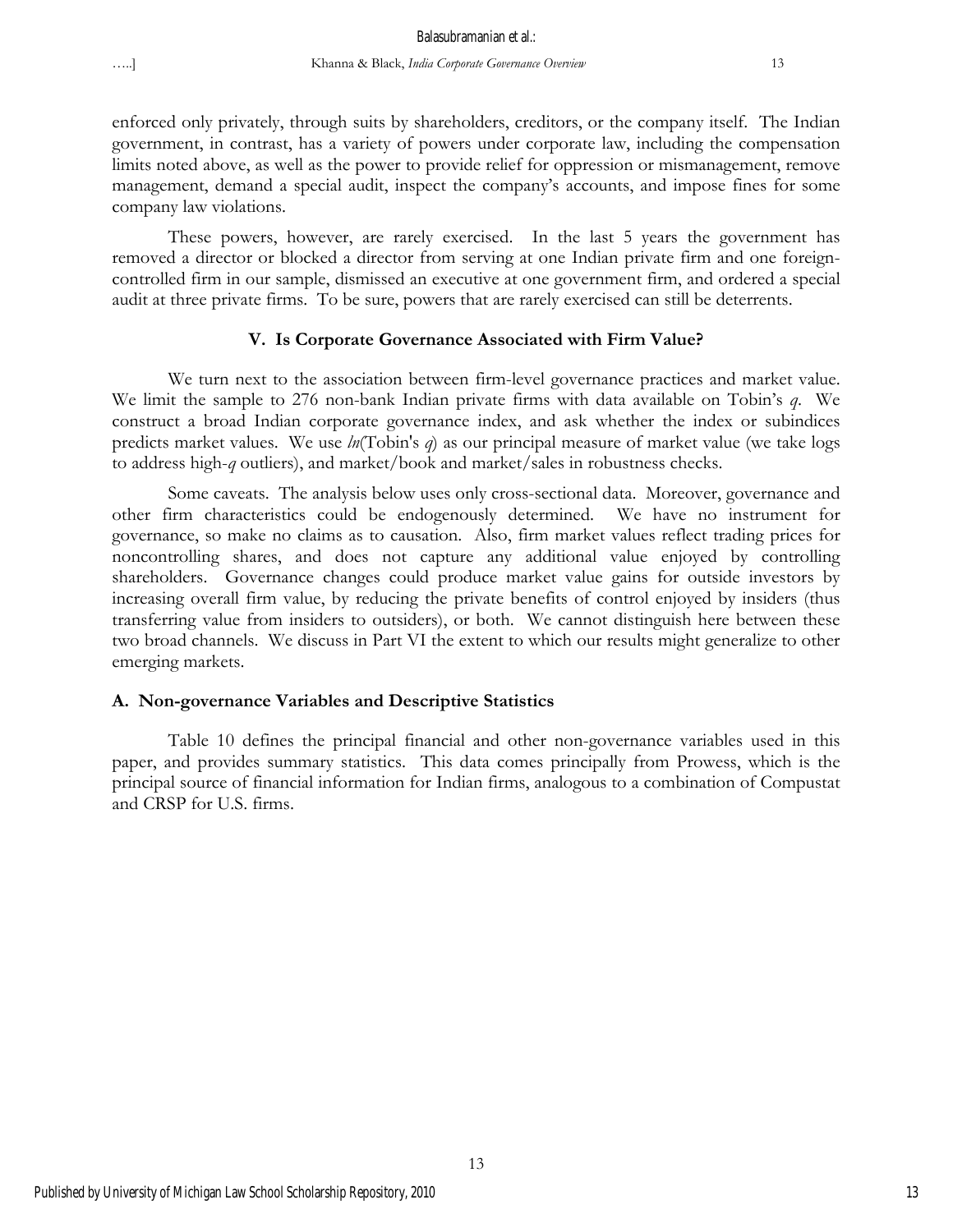…..] Khanna & Black, *India Corporate Governance Overview* 14

#### **Table 10. Non-Governance Variables**

Table describes and provides summary statistics for principal non-governance variables. Data from Prowess unless otherwise stated. Share values and balance sheet amounts are measured at year end 2005. Income statement variables are measured for 2005 unless otherwise specified. R&D/sales, Advertising/sales, exports/sales, PPE/sales, CAPEX/sales and EBDIT/sales are assumed to be zero if missing (7-15 firms depending on measure). Number of observations varies from 276 to 296. Amounts in crores.

| <b>Variables</b>            | Description                                                                                                             | Mean  | Median         | Standard<br>Deviation | Minimum                  | Maximum        |
|-----------------------------|-------------------------------------------------------------------------------------------------------------------------|-------|----------------|-----------------------|--------------------------|----------------|
| Tobin's $q$                 | Estimated [book value of debt + book value of preferred stock +<br>market value of common stock]/book value of assets.  | 2.26  | 1.54           | 1.73                  | 0.32                     | 13.88          |
| Market-to-Book Ratio        | Market value/book value of common stock. We drop 17 firms with<br>negative, zero or missing book value of common stock. | 3.21  | 2.20           | 9.32                  | $\theta$                 | 149.53         |
| <b>Book Value of Assets</b> | Book value of assets.                                                                                                   | 905   | 199            | 3,134                 | 9.01                     | 42,545         |
| Market Value of Equity      | Market value of common stock plus book value of preferred stock.                                                        | 1,954 | 261            | 7,961                 | 3.5                      | 81,737         |
| Debt/Equity                 | Book value of debt divided by market value of common stock.                                                             | 1.18  | 0.72           | 1.97                  | $\Omega$                 | 19.46          |
| Debt/Assets                 | Book value of debt divided by book value of total assets                                                                | 1.34  | 0.66           | 2.67                  | $\overline{0}$           | 36.21          |
| Years Listed                | Number of years since original listing.                                                                                 | 29.72 | 21             | 22.34                 | $\overline{\mathcal{E}}$ | 126            |
| Sales Growth                | Geometric growth rate from 2003 to 2005 (or available period).                                                          | 0.35  | 0.17           | 1.46                  | $-0.39$                  | 21.32          |
| R&D/Sales                   | Research and development (R&D) expense/sales.                                                                           | 0.002 | $\overline{0}$ | 0.013                 | $\theta$                 | 0.17           |
| Advertising/Sales           | Ratio of advertising expense to sales.                                                                                  | 0.009 | $\theta$       | 0.022                 | $\theta$                 | 0.18           |
| Exports/Sales               | Ratio of export revenue to sales.                                                                                       | 0.232 | 0.07           | 0.31                  | $\theta$                 | 1.02           |
| PPE/Sales                   | Ratio of property, plant and equipment to sales.                                                                        | 0.65  | 0.40           | 0.95                  | 0.004                    | 9.89           |
| Capex/Sales                 | Ratio of capital expenditures to sales.                                                                                 | 1.19  | 0.62           | 2.58                  | 0.044                    | 36.59          |
| EBDIT/Sales                 | Ratio of earnings before income and taxes to sales.                                                                     | 0.18  | 0.15           | 0.82                  | $-11.71$                 | 5.99           |
| Share Turnover              | Average daily shares traded during 2005/shares held by public<br>shareholders                                           | 0.007 | 0.0023         | 0.017                 | 0.00001                  | 0.15           |
| Foreign Ownership           | Foreign ownership of the firm's common shares divided by<br>common shares outstanding.                                  | 8.38  | 2.92           | 12.29                 | $\theta$                 | 66.02          |
| Market Share                | Firm's share of sales by all firms in same 4-digit industry.                                                            | 0.02  | 0.005          | 0.056                 | $\theta$                 | 0.44           |
| Cross-Listing Dummy         | 1 if firm is cross-listed on a foreign exchange.                                                                        | 0.08  | $\overline{0}$ | 0.27                  | $\theta$                 | $\overline{1}$ |
| Promoter Ownership          | Percentage share ownership by promoters.                                                                                | 49.11 | 49.78          | 18.47                 | $\overline{0}$           | 98.19          |
| <b>Business Group Dummy</b> | 1 if a member of a business group, 0 otherwise.                                                                         | 0.53  | $\mathbf{1}$   | 0.50                  | $\Omega$                 | $\mathbf{1}$   |
| <b>MSCI</b> Dummy           | 1 if firm included in Morgan Stanley Capital International Index at<br>year-end 2004, 0 otherwise. Source: MSCI.        | 0.03  | $\theta$       | 0.17                  | $\theta$                 | 1              |
| Industry Dummies            | 10 industry groups, plus "other" category. Constructed using information from Prowess and company websites.             |       |                |                       |                          |                |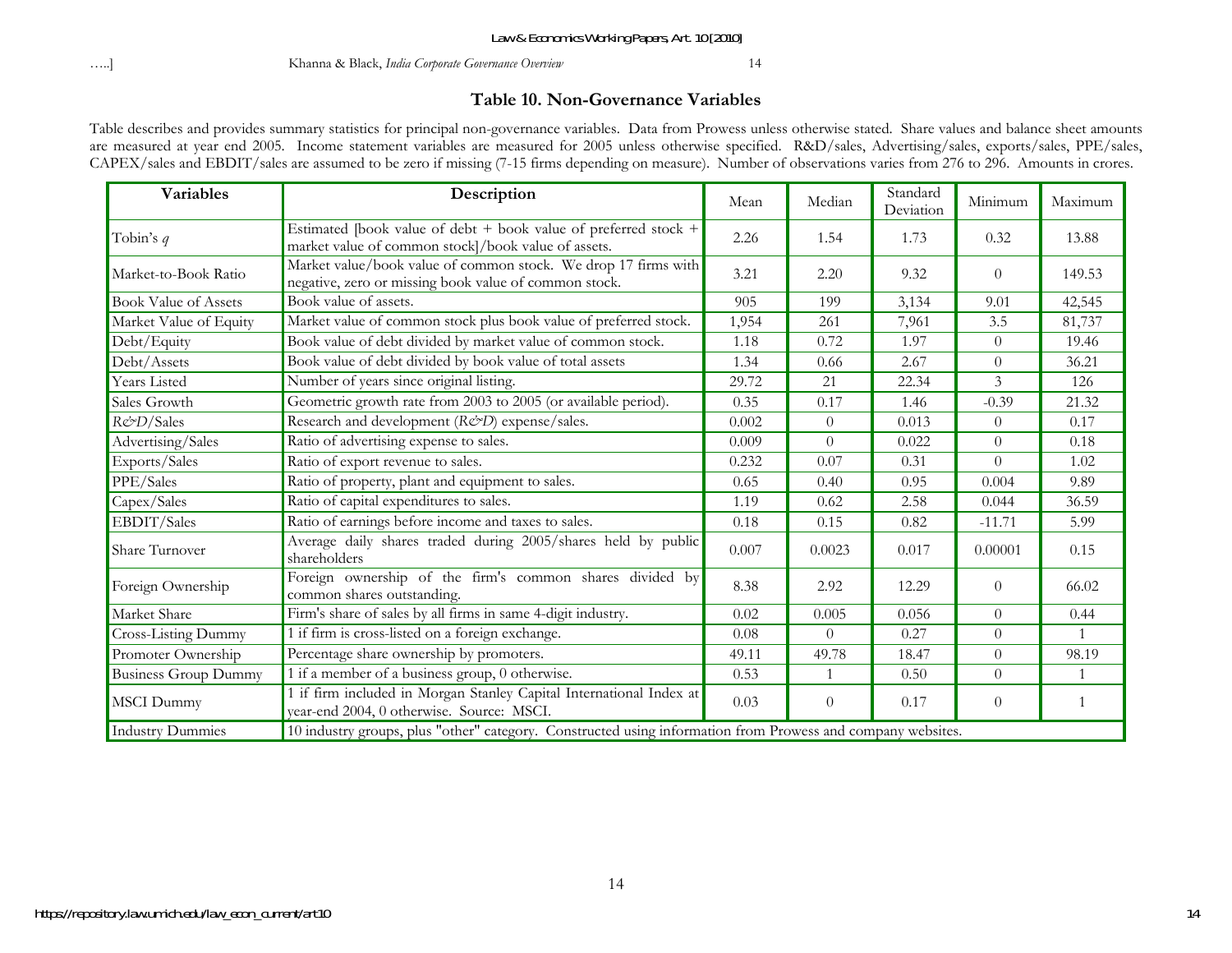# **B. Construction of the Indian Corporate Governance Index**

We rely on the survey and firm annual reports to construct an India Corporate Governance Index (*ICGI*). We identify 49 firm attributes that are often believed to correspond to "good" governance, on which we have reasonably complete data, reasonable variation across firms, and sufficient difference from another element included in *ICGI*. Manifestly, there is judgment involved on which elements to include. Each is coded "1" if a firm has the attribute; "0" otherwise. We group these elements into indices as follows:

- Board Structure (with subindices for board independence and board committees)
- Disclosure (with subindices for disclosure substance and for auditor independence)
- Related Party Transactions (subindices for volume of RPTs and approval procedures)
- Shareholder Rights
- Board Procedure (with subindices for overall procedure and for audit committee procedure)

Table 11 describes the index components. Within each index, we give equal weight to each element. We normalize each index to mean 0 and standard deviation 1, and sum the normalized index scores to obtain an overall *ICGI* score. If a firm has a missing value for a particular element, we use its average score for the nonmissing values to compute each index.<sup>10</sup>

# **Table 11. Corporate Governance Index: Elements and Summary Statistics**

Description and summary statistics for elements included in India Corporate Governance Index (*ICGI*), for 296 private, non-bank Indian firms which responded to India CG Survey 2006. All variables are coded yes=1, no=0. In "responses" column, numerator is number of "1" responses, denominator is total number of responses.

| Label                        | Variable                                                                                          | Responses Mean |      | % Responding |  |  |  |
|------------------------------|---------------------------------------------------------------------------------------------------|----------------|------|--------------|--|--|--|
| <b>Board Structure Index</b> |                                                                                                   |                |      |              |  |  |  |
|                              | <b>Board independence subindex</b>                                                                |                |      |              |  |  |  |
| BdIn.1                       | Board contains of <i>at least</i> 50% independent directors                                       | 205/290        | 0.71 | 98%          |  |  |  |
| BdIn.2                       | Board contains over 50% independent directors                                                     | 135/290        | 0.47 | 98%          |  |  |  |
| BdIn.3                       | CEO is NOT chairman of the board                                                                  | 175/296        | 0.59 | $100\%$      |  |  |  |
|                              | Compliance with Clause 49: Either (i) board consists of at                                        |                |      |              |  |  |  |
| BdIn.4                       | least 50% independent directors or (ii) board consists of at                                      | 253/290        | 0.87 | 98%          |  |  |  |
|                              | least 1/3 independent directors and CEO is not chairman                                           |                |      |              |  |  |  |
|                              | <b>Board committee subindex</b>                                                                   |                |      |              |  |  |  |
|                              | BdCm.1 Audit committee exists, has majority of indep. directors                                   | 268/284        | 0.94 | 96%          |  |  |  |
|                              | BdCm.2 Compensation committee exists.                                                             | 213/296        | 0.72 | $100\%$      |  |  |  |
|                              | <b>Disclosure Index</b>                                                                           |                |      |              |  |  |  |
|                              | Disclosure substance subindex                                                                     |                |      |              |  |  |  |
| Di.1                         | Related party transactions are disclosed to shareholders                                          | 270/287        | 0.94 | $97\%$       |  |  |  |
| Di.2                         | Firm has regular meetings with analysts                                                           | 185/296        | 0.63 | $100\%$      |  |  |  |
| Di.3                         | Firm discloses direct and indirect 5% holders                                                     | 216/294        | 0.73 | $99\%$       |  |  |  |
| Di.4                         | No shareholder agreement among controlling shareholders,<br>or agreement exists and is disclosed. | 264/270        | 0.98 | $91\%$       |  |  |  |
| Di.5                         | Firm puts annual financial statements on web                                                      | 182/271        | 0.67 | $92\%$       |  |  |  |

 $\overline{a}$ <sup>10</sup> For Board Independence subindex, three of the four elements require data on number of independent directors, which is missing for 6 firms. We judged that multiplying these firms' scores on the remaining element (CEO  $\neq$  chairman) by 4 would overweight to this element, so multiplied by 2 instead. Five of these 6 firms had CEO  $\neq$ chairman.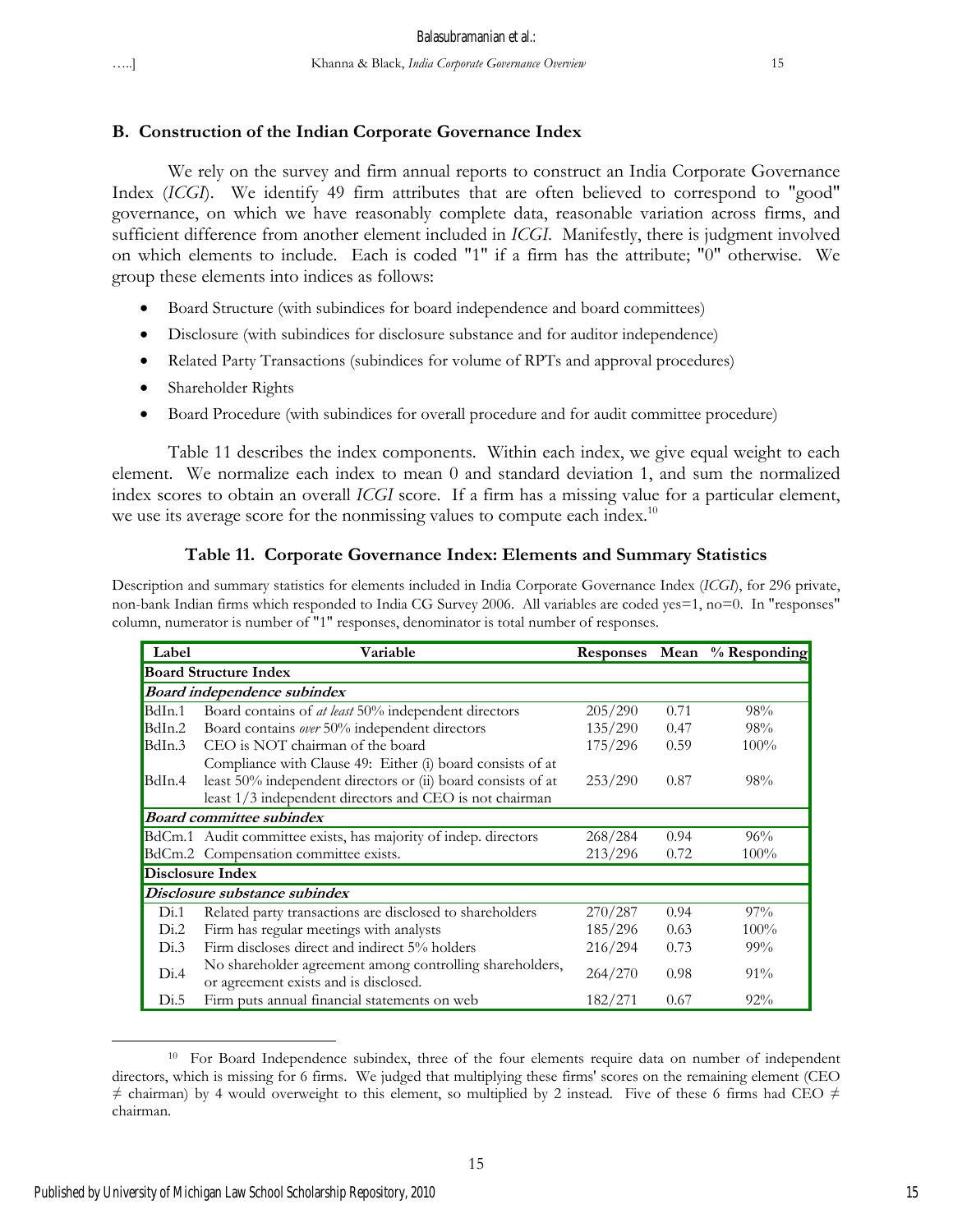| Label | Variable                                                      | <b>Responses</b> | Mean     | % Responding |
|-------|---------------------------------------------------------------|------------------|----------|--------------|
| Di.6  | Firm puts quarterly financial statements on web               | 198/271          | 0.73     | 92%          |
| Di.7  | Firm puts annual report on web                                | 137/273          | 0.50     | 92%          |
| Di.8  | Firms puts directors' report on web                           | 143/273          | 0.52     | $92\%$       |
| Di.9  | Firm puts corporate governance report on web                  | 148/273          | 0.54     | 92%          |
|       | Auditor independence (disclosure reliability) subindex        |                  |          |              |
| Dr.1  | Auditor does not provide non-audit services                   | 151/296          | 0.51     | 100%         |
| Dr.2  | Auditor does not provide non-audit services or non-audit      | 185/296          | 0.63     | 100%         |
|       | fees are $\leq$ 25% of total auditor fees                     |                  |          |              |
| Dr.3  | Full board reviews auditor's recommendations                  | 275/290          | 0.95     | 98%          |
| Dr.4  | Audit partner is rotated every 5 years                        | 120/282          | 0.43     | 95%          |
|       | <b>Related Party Index</b>                                    |                  |          |              |
|       | <b>RPT</b> volume subindex                                    |                  |          |              |
| Re.1  | Firm does not have loans to insiders                          | 273/291          | 0.94     | $98\%$       |
|       | Firm does not have significant sales to or purchases from     |                  |          |              |
| Re.2  | insiders                                                      | 270/291          | 0.93     | $98\%$       |
| Re.3  | Firm does not rent real property from or to an insider        | 233/291          | 0.80     | 98%          |
| Re.4  | Firm had negligible revenue from RPTs (0-1% of sales)         | 139/209          | 0.67     | 71%          |
|       | No RPTs brought to board or audit committee for approval      |                  |          |              |
| Re.5  | in last 3 years                                               | 69/175           | 0.39     | 59%          |
| Re.6  | RPTs are on arms-length terms                                 | 226/289          | 0.78     | 98%          |
|       | <b>RPT</b> approval subindex                                  |                  |          |              |
| Ra.1  | RPTs with executives approved by board, audit committee or    |                  |          |              |
|       | shareholders                                                  | 219/296          | 0.74     | 100%         |
| Ra.2  | RPTs with executives approved by audit committee or non-      |                  |          |              |
|       | interested directors                                          | 97/296           | 0.33     | 100%         |
| Ra.3  | Shareholder approval of RPTs with executives                  | 37/296           | 0.13     | 100%         |
| Ra.4  | RPTs with controlling shareholder approved by board, audit    | 197/296          | 0.66     | 100%         |
|       | committee or shareholders                                     |                  |          |              |
| Ra.5  | RPTs with controlling shareholder approved by audit committee | 84/296           | 0.28     | 100%         |
|       | or non-interested directors                                   |                  |          |              |
|       | <b>Shareholder Rights Index</b>                               |                  |          |              |
| Sh.1  | Directors serve one year terms                                | 26/296           | 0.09     | 100%         |
| Sh.2  | Firm allows voting by postal ballot                           | 213/292          | 0.73     | 99%          |
| Sh.3  | Disputes with shareholders are subject to arbitration         | 20/266           | 0.08     | 90%          |
| Sh.4  | Company has policy against insider trading                    | 273/295          | 0.93     | 99%          |
| Sh.5  | Board has one or more minority shareholder representatives    | 3/294            | 0.01     | 99%          |
|       | <b>Board Procedure Index</b>                                  |                  |          |              |
|       | Overall procedure subindex                                    |                  |          |              |
| Pr.1  | Average board meeting attendance rate $\geq 80\%$             | 174/296          | 0.59     | 100%         |
| Pr.2  | Firm has system to evaluate CEO                               | 146/293          | 0.50     | 99%          |
| Pr.3  | Firm has system to evaluate other executives                  | 243/293          | 0.83     | 99%          |
| Pr.4  | Firm has system to evaluate nonexecutive directors            | 74/292           | 0.25     | 99%          |
| Pr.5  | Firm has succession plan for CEO                              | 84/288           | 0.29     | 97%          |
| Pr.6  | Firm has retirement age for nonexecutive directors            | 41/294           | 0.14     | 99%          |
| Pr.7  | Directors receive regular board training                      | 39/294           | 0.13     | 99%          |
| Pr.8  | Firm has annual board meeting only for nonexecutives          | 46/292           | $0.16\,$ | $99\%$       |
| Pr.9  | Board receives materials in advance                           | 285/296          | 0.96     | 100%         |
| Pr.10 | Nonexecutives can hire own counsel and advisors               | 172/292          | 0.59     | 99%          |
| Pr.11 | Firm has code of ethics                                       | 269/296          | 0.91     | 100%         |
|       | Audit committee procedure subindex                            |                  |          |              |
| Pa.1  | Firm has bylaws governing audit committee                     | 199/293          | 0.68     | 99%          |
| Pa.2  | Audit committee recommends external auditor                   | 191/293          | 0.65     | 99%          |
| Pa.3  | Independent members of committee meet separately              | 212/292          | 0.73     | 99%          |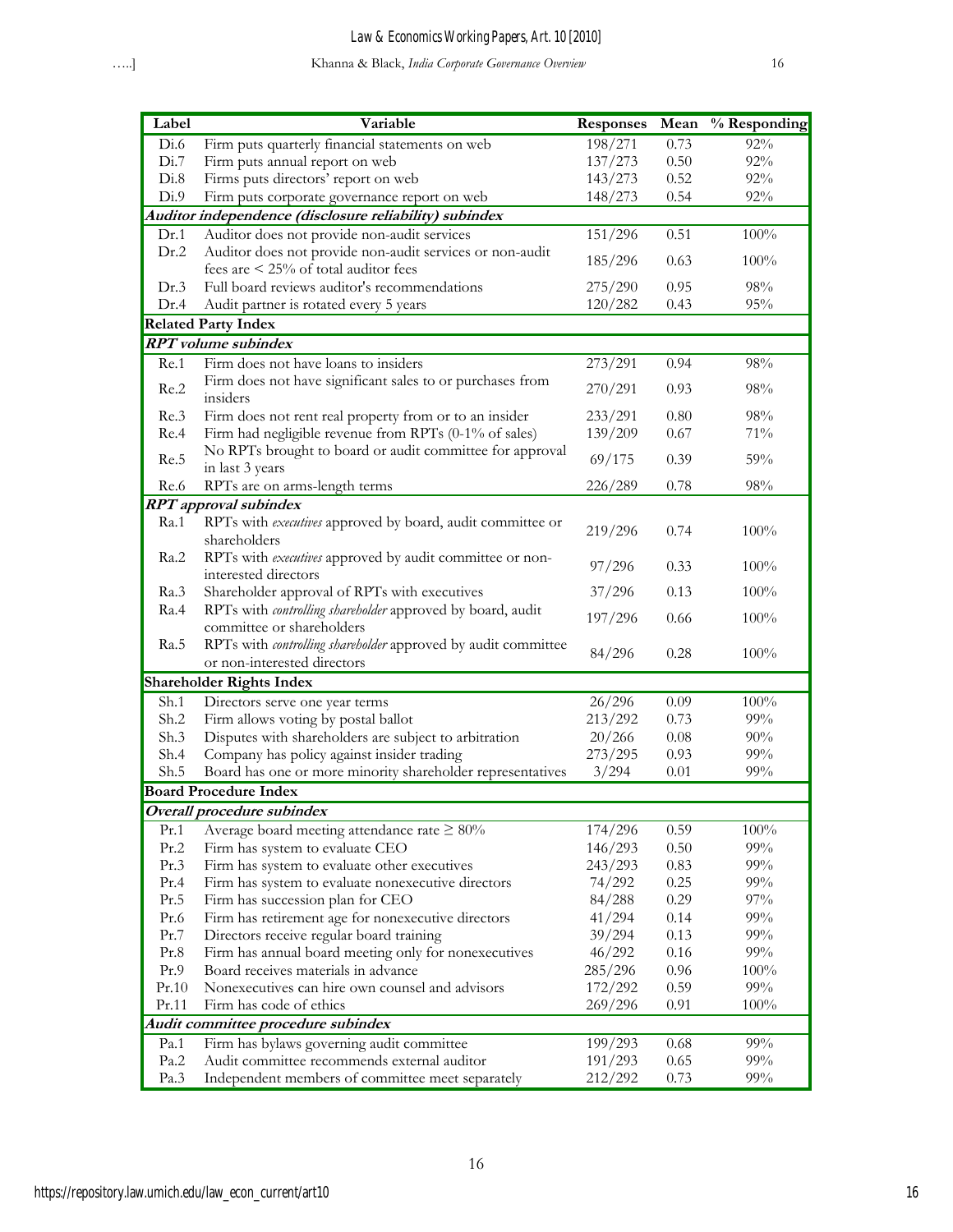Figure 1 shows the overall variation in the index. One firm with a very low score aside, the distribution of *ICGI* is reasonably symmetric and close to normal.

#### **Figure 1. Distribution of ICGI**

Fraction of firms with *ICGI* scores in indicated ranges, plus superimposed normal probability density function. Sample  $= 296$  private, non-bank Indian firms. Mean  $= 0$  (by construction), median  $= 0.211$ ;  $\sigma = 2.71$ .



Table 12, Panel A provides summary statistics on *ICGI* and its components; Panel B provides a correlation table. There is substantial spread on each index and subindex, and for *ICGI* as a whole. The mean (median) firm has "1" values for 27.5 (27.8) elements. The inter-index correlations are generally positive but modest, so there is only limited colinearity between indices.

## **Table 12. Summary Data for ICGI**

**Panel A.** Descriptive statistics for *ICGI* and components (before normalizing), for 296 private, non-bank Indian firms which responded to India CG Survey 2006.

|                                            | Mean     | Stand.<br>Dev. | Min.             | Max. | Max<br>possible |
|--------------------------------------------|----------|----------------|------------------|------|-----------------|
| <b>Board Structure Index</b>               | 4.29     | 1.36           | $\Omega$         | 6    | 6               |
| Board Independence                         | 2.61     | 1.19           |                  |      |                 |
| <b>Board Committees</b>                    | 1.64     | 0.57           |                  | 2    |                 |
| Disclosure Index                           | 8.85     | 2.65           |                  | 13   | 13              |
| Disclosure Substance                       | 6.20     | 2.41           |                  | 9    |                 |
| Disclosure Reliability                     | 2.65     | 0.89           |                  |      |                 |
| <b>Related Party Index</b>                 | 6.66     | 2.11           |                  | 11   |                 |
| Level of Related Party Transactions        | 4.67     | 1.24           |                  | 6    |                 |
| <b>Transaction Approval</b>                | 2.14     | 1.55           |                  | 5    |                 |
| <b>Shareholder Rights Index</b>            | 2.23     | 0.81           | 0                | 4.8  | 5               |
| <b>Procedure Index</b>                     | 7.43     | 2.41           |                  | 14   | 14              |
| <b>Board Procedure</b>                     | 5.37     | 1.95           | 0                | 11   | 11              |
| <b>Audit Committee Procedure</b>           | 2.04     | 0.90           | $\left( \right)$ | 3    | 3               |
| Non-normalized sum of ICGI components      | 27.47    | 4.83           | 9.0              | 38.4 | 49              |
| <b>ICGI</b> (sum of normalized subindices) | $\Omega$ | 2.71           | $-10.46$         | 6.07 |                 |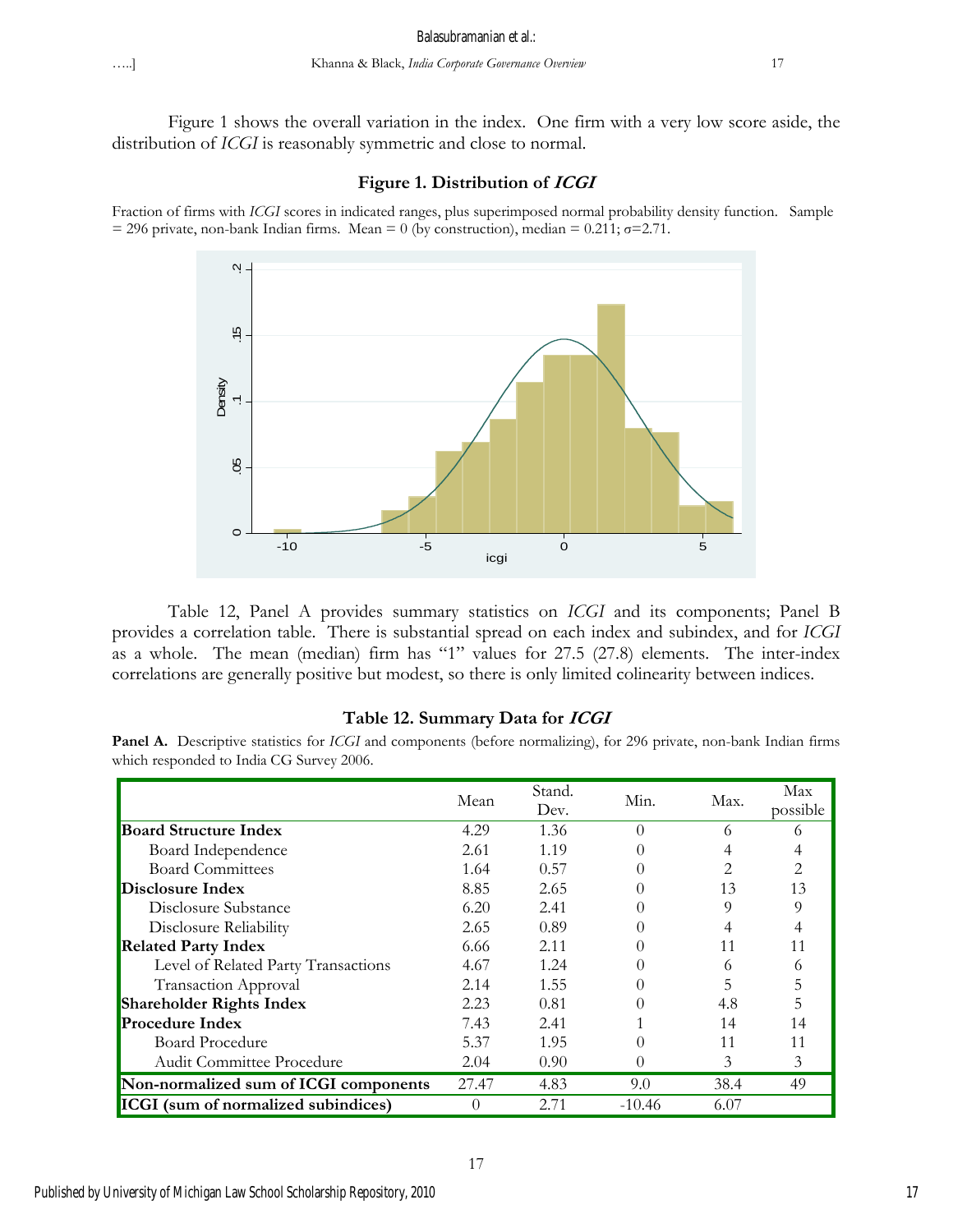|                          | ICGI      | ICGI -<br>indicated<br>index | Board<br>Structure | Disclosure | Related<br>Party | Shareholder<br>Rights |
|--------------------------|-----------|------------------------------|--------------------|------------|------------------|-----------------------|
| <b>ICGI</b>              |           |                              |                    |            |                  |                       |
| Board Structure Index    | $0.54***$ | $0.20***$                    |                    |            |                  |                       |
| Disclosure Index         | $0.56***$ | $0.22***$                    | $0.21***$          |            |                  |                       |
| Related Party Index      | $0.53***$ | $0.19***$                    | 0.089              | $0.15***$  |                  |                       |
| Shareholder Rights Index | $0.46***$ | $0.10***$                    | 0.044              | $-0.043$   | 0.060            |                       |
| Board Procedure Index    | $0.61***$ | $0.29***$                    | $0.12**$           | $0.19***$  | $0.15**$         | $0.18***$             |

Panel B. Correlations among *ICGI* and its components. \*\* and \*\*\* indicate significance at 5% and 1% levels. Statistically significant correlations (at 5% level or better) are shown in **boldface**.

# **C. Univariate Association Between Governance and Firm Value**

We next assess the association between *ICGI* and its components, on one hand, and firms' market values, on the other. Figure 2 provides a scatter plot of *ICGI* against Tobin's *q* at year-end 2005 (shortly before we conducted the survey), plus a regression line from a regression of Tobin's *q* on *ICGI* plus a constant term. There is a visually apparent correlation; the simple correlation is 0.26 and the regression coefficient is  $0.064$  ( $t = 4.90$ ).

We have 276 firms with data on Tobin's *q*. In Figure 2 and later regressions we drop 12 outlier observations, for which a studentized residual from regressing Tobin's *q* on *ICGI* is greater than  $\pm 1.96$ . This generates a regression sample of 264 firms.

# **Figure 2. ICGI (Indian Corporate Governance Index) and Tobin's <sup>q</sup>**

Scatter plot of *ICGI* versus Tobin's *q* at year-end 2005 for 264 firms with data on Tobin's *q* which responded to India CG Survey 2006, after dropping 12 outlier observations based on |studentized residual| from regression of ln(*q*) on *ICGI* > 1.96. Highest and lowest 5% of Tobin's *q* values are included in regression but suppressed in the scatter plot for better visual presentation. Regression coefficient  $= 0.064$  ( $t = 4.90$ ).

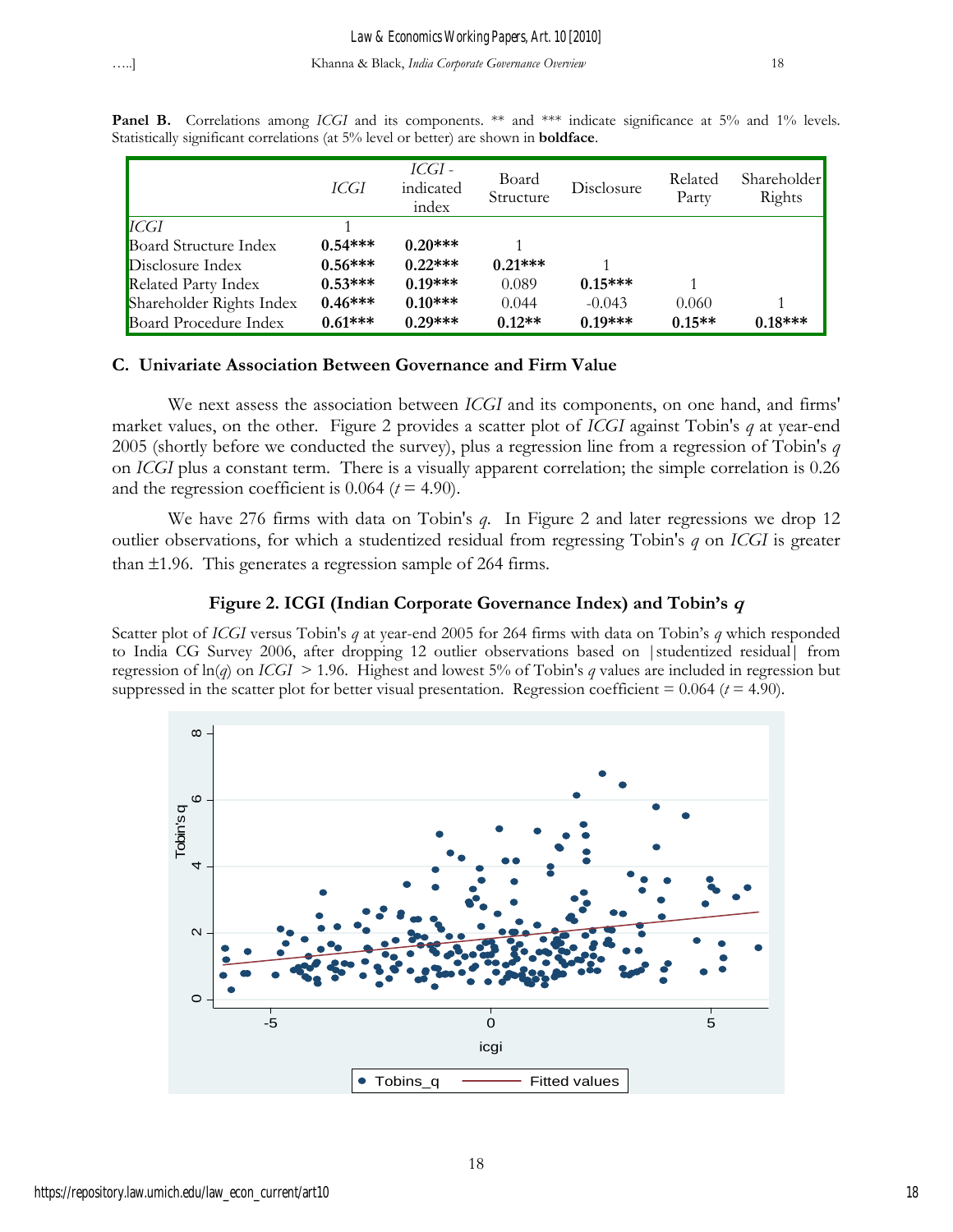#### **D. Association Between Governance and Market Value: Full Sample Results**

In Table 13, regressions (1)-(3) we regress *ln*(Tobin's *q*) against *ICGI* and control variables. In unreported robustness checks, we obtain similar results if we do not drop outliers or keep them but winsorize  $ln(q)$  at 5% and 95%. Regressions (4)-(5) report robustness checks with ln(market/book) and ln(market/sales) as dependent variables.

Many firm characteristics can be associated with both Tobin's *q* and governance. We therefore include a broad array of control variables, to limit omitted variable bias. We use *ln*(assets) to control for the effect of firm size on Tobin's *q*. In unreported robustness checks, we obtain similar results using *ln*(sales). We include *ln*(years listed) as a proxy for firm age, because younger firms are likely to be faster-growing and perhaps more intangible asset-intensive, which can lead to higher Tobin's *q*. We include leverage (debt/market value of common equity) because it can influence Tobin's *q* by reducing free cash flow problems.

We control for firms' growth prospects using geometric average sales growth over 2003- 2005, for capital intensity using (PPE/sales, and for capital expenditures relative to the historical capital stock (capex/PPE). We control for intangible assets using (R&D expense)/sales and (advertising expense)/sales. Because export-oriented firms may be different than other firms, we control for exports/sales. We control for profitability measured by *EBDIT*/sales. We control for market share in 4-digit industry because it could affect both profitability and product market constraints. We include share turnover (traded shares as a percentage of public float) as a measure of liquidity, since share prices may be higher for firms with more easily traded shares. We include promoter ownership as a measure of insider ownership. We include foreign ownership because foreign investors are diversified and may be willing to pay higher prices than domestic investors, thus affecting Tobin's *q*, may pressure firms to improve their governance, or may invest in better governed firms (Ferreira and Matos, 2007). Since both governance and Tobin's *q* may reflect industry factors, we include industry dummies.<sup>11</sup> We include a business group dummy because business group firms may have political connections, access to financing, or be more diversified, which could affect Tobin's *q* (Zattoni, Pedersen and Kumar, 2009; Singh and Gaur, 2009). We include a cross-listing dummy, which can proxy for foreign investor interest, liquidity, and enhanced disclosure, and a dummy variable for a firm's inclusion in the Morgan Stanley Capital International Index for East Asia, which may proxy for liquidity and price pressure due to index fund purchases.

In regression (1), the only independent variables are *ICGI* and industry dummies. Including these dummies reduces the coefficient on *ICGI* from 0.064 (Figure 1) to 0.057. As we add additional control variables in regressions (2) and (3), the coefficient on *ICGI* declines to 0.034, indicating the importance of a good set of control variables. However, *ICGI* remains statistically significant  $(t = 2.75)$  and economically meaningful. A one standard deviation  $(2.71 \text{ point})$  increase in *ICGI* predicts an 0.093 increase in *ln*(Tobin's *q*), or about a 17% increase in share price for a firm with median Tobin's  $q(1.54)$  and median debt/total assets  $(0.66)$ .<sup>12</sup>

<sup>11</sup> Following Black and Khanna (2007), we construct 15 industry groups, of which 11 are represented in our sample. The industries (number of firms) are: agriculture and manufacturing (151); chemicals (42); services (25); computer (20); finance (15); construction (10); trade (9); metals (8); transportation (7); energy (2); and other (7).

<sup>&</sup>lt;sup>12</sup> Tobin's  $q = (\text{debt}/\text{assets}) + (\text{market value of equity}/\text{assets})$ . A shock to share price affects only the second term: Let T be the fractional increase in Tobin's *q* and S be the fractional share price increase.  $S = \{New \text{ (market}$ equity/assets)]/[Old (market equity/assets)] -1} = {[New *q* - (debt/assets)]/[Old *q* - (debt /assets)] - 1} = {[(Old *q*)\*(1+T) - (debt/assets)]/[Old *q* - (debt /assets)] - 1}. This equation can be solved for S if we know debt/assets, old *q*, and the fractional change T.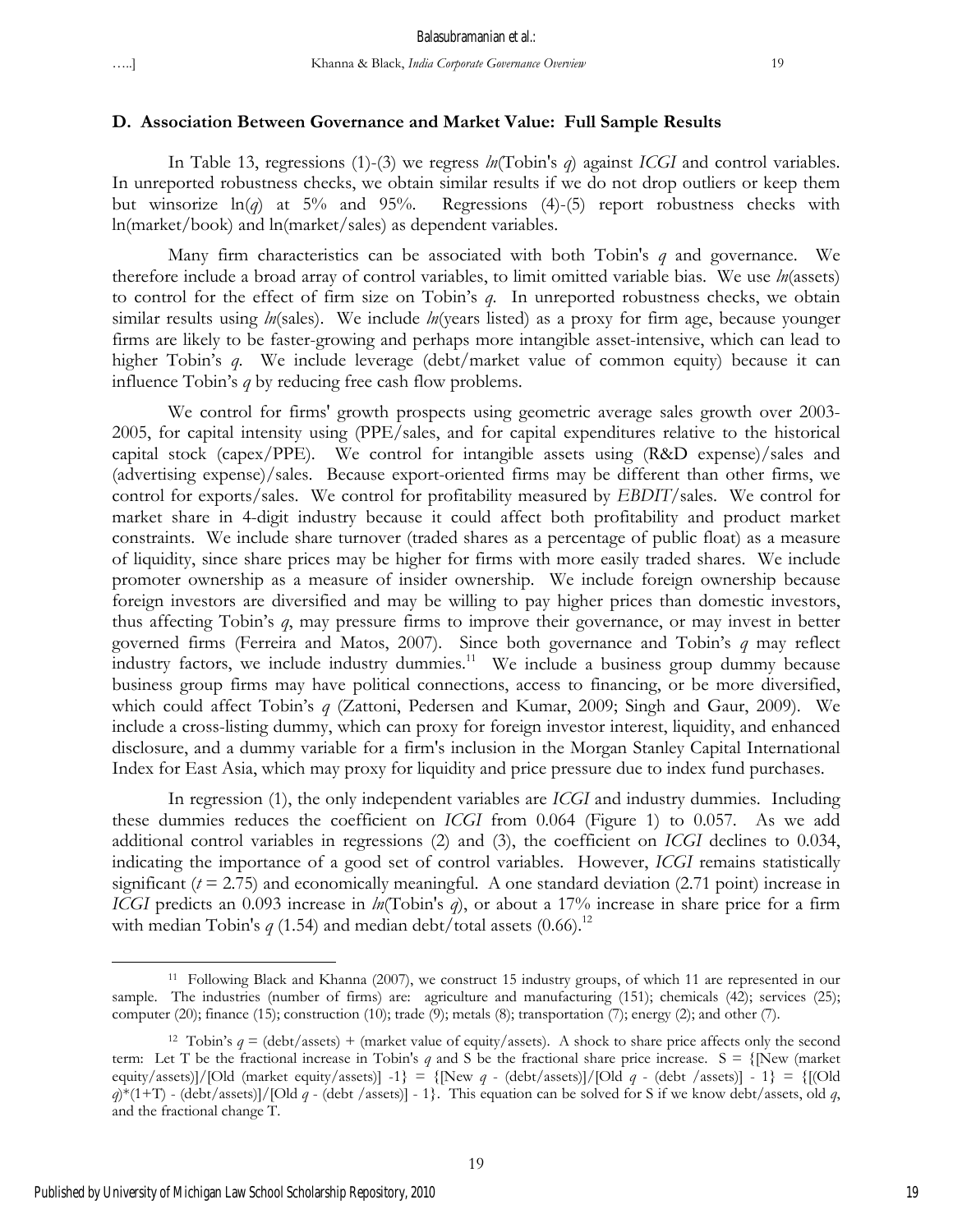#### **Table 13. OLS for Corporate Governance Index with Different Control Variables**

Ordinary least squares regressions of *ln*(Tobin's *q*), *ln*(market/book), and *ln*(market/sales) on *ICGI* and control variables. We drop 12 outlier observations, based on |studentized residual| from regressing dependent variable on *ICGI* > 1.96. \*, \*\*, and \*\*\* indicate significance levels at 10%, 5%, and 1% levels. *t-*values, based on White's heteroskedasticityconsistent standard errors, are in parentheses. Significant results (at 5% or better) are shown in **boldface**.

| Dependent variable          |             | Ln(Tobin's q) |              |             | $Ln(market/book)$ $Ln(market/sales)$ |
|-----------------------------|-------------|---------------|--------------|-------------|--------------------------------------|
|                             | (1)         | (2)           | (3)          | (4)         | (5)                                  |
|                             | $0.0565***$ | $0.0563***$   | $0.0342***$  | $0.0322**$  | $0.0400**$                           |
| <b>ICGI</b>                 | (4.10)      | (3.96)        | (2.75)       | (1.97)      | (2.11)                               |
|                             |             | $-0.00578$    | $-0.0957***$ | $-0.0874**$ | $-0.076$                             |
| $Ln$ (assets)               |             | (0.18)        | (2.75)       | (2.05)      | (1.39)                               |
|                             |             | 0.0616        | 0.0662       | $0.1262*$   | 0.042                                |
| $Ln$ (years listed)         |             | (1.08)        | (1.23)       | (1.89)      | (0.55)                               |
|                             |             | $-0.0354$     | $-0.00928$   | $0.084***$  | $-0.0615$                            |
| Debt/Equity                 |             | (1.30)        | (0.41)       | (2.93)      | (1.04)                               |
| Sales Growth                |             | $0.0528**$    | $0.0327*$    | $0.0468**$  | 0.0424                               |
|                             |             | (2.39)        | (1.65)       | (2.11)      | (1.15)                               |
| R&D/Sales                   |             |               | 11.08***     | 9.660***    | 16.744*                              |
|                             |             |               | (4.18)       | (3.63)      | (1.77)                               |
| Advertising/Sales           |             |               | $5.134**$    | 5.402***    | 5.16**                               |
|                             |             |               | (2.43)       | (2.65)      | (2.17)                               |
| Exports/Sales               |             |               | $-0.195$     | $-0.248$    | 0.297                                |
|                             |             |               | (1.52)       | (1.48)      | (0.17)                               |
| PPE/Sales                   |             |               | $-0.136**$   | $-0.0941$   | $-0.0007$                            |
|                             |             |               | (2.16)       | (0.93)      | (0.01)                               |
| Capex/PPE                   |             |               | 0.0002       | $-0.0001$   | 0.0003                               |
|                             |             |               | (0.61)       | (0.53)      | (0.73)                               |
| EBDIT/Sales                 |             |               | 1.395***     | 0.9846**    | 2.352***                             |
|                             |             |               | (3.97)       | (2.54)      | (4.92)                               |
| Market Share                |             |               | 1.317        | 1.969**     | $-0.309$                             |
|                             |             |               | (1.65)       | (2.31)      | (0.27)                               |
| Share Turnover              |             |               | $2.740*$     | 1.607       | 4.752**                              |
|                             |             |               | (1.79)       | (0.90)      | (2.45)                               |
| Foreign Ownership           |             |               | $0.0125***$  | $0.0133***$ | $0.017***$                           |
|                             |             |               | (3.65)       | (3.54)      | (4.00)                               |
| Promoter Ownership          |             |               | $0.0005**$   | $0.0059**$  | $0.006**$                            |
|                             |             |               | (2.18)       | (2.28)      | (2.07)                               |
| <b>Business Group Dummy</b> |             |               | $-0.071$     | 0.063       | 0.0001                               |
|                             |             |               | (0.83)       | (0.62)      | (0.00)                               |
| <b>Cross Listing Dummy</b>  |             |               | $0.314**$    | 0.216       | $0.455***$                           |
|                             |             |               | (2.39)       | (1.14)      | (2.78)                               |
| MSCI Dummy                  |             |               | 0.254        | 0.296       | 0.273                                |
|                             |             |               | (1.40)       | (1.35)      | (1.29)                               |
| Intercept Term              | Yes         | Yes           | Yes          | Yes         | Yes                                  |
| <b>Industry Dummies</b>     | Yes         | Yes           | Yes          | Yes         | Yes                                  |
| Sample Size                 | 264         | 254           | 250          | 255         | 260                                  |
| Adjusted R <sup>2</sup>     | 0.097       | 0.095         | 0.291        | 0.278       | 0.540                                |

Several control variables are significant and generally remain so with the alternate dependent variables. Larger firms have lower valuations. Firms which are intangible asset intensive, proxied by advertising/sales and R&D/sales, have higher valuations. More profitable firms have higher valuations, as do firms with higher ownership by the controlling shareholder or group and higher foreign ownership. In unreported regressions, we add interactions between *ICGI* and the significant control variables; none of the interaction terms are significant.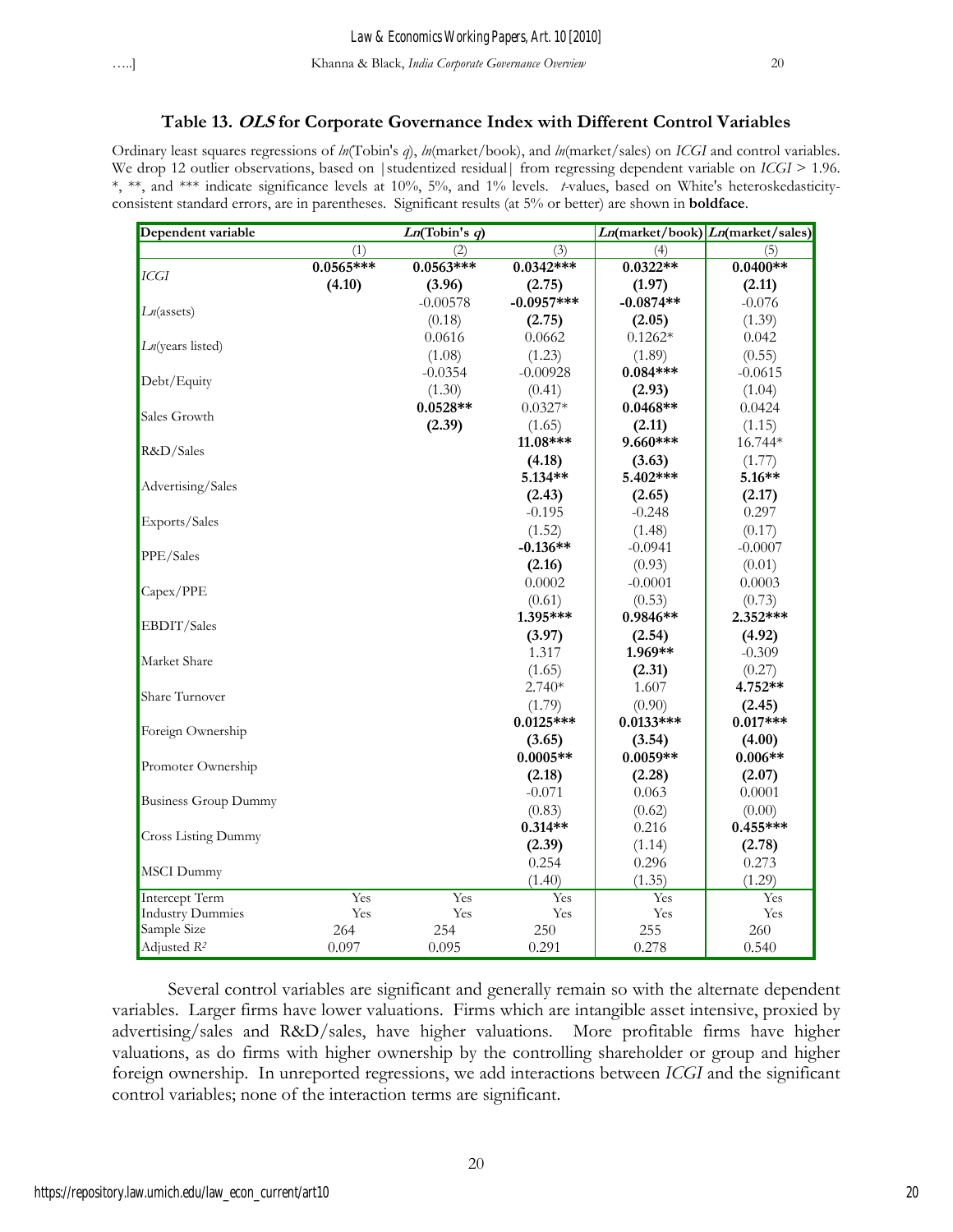## Balasubramanian et al.:

**E. Subindex Results** 

We next examine which subindices are associated with *ln*(*q*). Table 15, regression (1) reports results if we include all five subindices as separate independent variables, in a regression otherwise similar to our "full controls" specification (Table 13, regression (3)). In robustness checks, we obtain similar results for each subindex by itself. In regression (1), Shareholder Rights Index is positive and marginally significant. Shareholder rights also seems to drive the association between *ICGI* and firm value for more profitable firms (regression (4)). The coefficients on Board Structure and Disclosure Indices in the full sample regression (1) are positive but insignificant. The coefficients on Board Procedure and Related Party Transactions are close to zero.

#### **Table 15. OLS Results for Subindices**

Ordinary least squares regressions of *ln*(Tobin's *q*) on *ICGI* and each subindex. Control variables and sample are the same as in Table 13, regression (3), and regressions are similar, except that we replace *ICGI* with five subindices as separate variables. *t-*values, based on White's heteroskedasticity-consistent standard errors, are reported in parentheses. Adjusted  $R^2$  varies from 0.153 to 0.371. \*, \*\*, and \*\*\* indicate significance levels at 10%, 5%, and 1% levels. Significant results (at 5% level or better) are shown in **boldface**.

|             | Dependent variable                      | Ln(Tobin's q)  |                                |                        |                           |                                                |          |  |
|-------------|-----------------------------------------|----------------|--------------------------------|------------------------|---------------------------|------------------------------------------------|----------|--|
|             | Sample                                  | Sample<br>size | Board<br>Structure<br>Subindex | Disclosure<br>Subindex | Related Party<br>Subindex | Shareholder Rights Board Procedure<br>Subindex | Subindex |  |
|             | All firms                               | 250            | 0.044                          | 0.061                  | 0.003                     | $0.062*$                                       | 0.005    |  |
| $\vert$ (1) |                                         |                | (1.22)                         | (1.46)                 | (0.09)                    | (1.89)                                         | (0.15)   |  |
|             | BSE 500 firms                           | 92             | 0.046                          | $-0.005$               | $-0.051$                  | 0.062                                          | $-0.058$ |  |
| (2)         |                                         |                | (0.64)                         | (0.06)                 | (0.73)                    | (0.93)                                         | (0.72)   |  |
|             | non-BSE 500 firms                       | 158            | $0.072*$                       | $-0.010$               | 0.059                     | 0.042                                          | $-0.019$ |  |
| (3)         |                                         |                | (1.75)                         | (0.22)                 | (1.41)                    | (1.20)                                         | (0.42)   |  |
|             | More profitable firms<br>$(ROA > 15\%)$ |                | $-0.004$                       | 0.041                  | 0.036                     | $0.130**$                                      | 0.063    |  |
| (4)         |                                         | 129            | (0.07)                         | (0.56)                 | (0.56)                    | (2.37)                                         | (1.01)   |  |
|             | High $Ln(Tobin's q)$                    |                | 0.025                          | 0.061                  | 0.064                     | 0.042                                          | $-0.013$ |  |
| (5)         |                                         | 128            | (0.58)                         | (1.56)                 | (1.50)                    | (1.11)                                         | (0.31)   |  |

The weak results for Board Structure Index should be compared to the significant negative coefficient on a similar index in Black, de Carvalho and Gorga (2010b)'s study of Brazil, the positive coefficient in Dahya, Dimitrov and McConnell's (2008) multi-country study, and the strong positive coefficient on a similar index in Black and Kim (2010). If we divide Board Structure Index into Board Independence and Board Committee subindices, Board Independence subindex is not significant; Board Committee subindex is positive and marginally significant (coefficient  $= 0.062$ ,  $t =$ 1.75). We also varied the definition of Board Independence subindex, with similar results. One reason why board independence is not strongly associated with market value is that India's minimum requirements for board independence are strict enough so that overcompliance (which provides the only variation we can test) does not predict firm value.

## **F. Subsample Results**

We also divide the sample into various subsamples, and rerun the "full controls" specification from Table 13, regression (3). As Table 14 reports, *ICGI* predicts higher Tobin's q for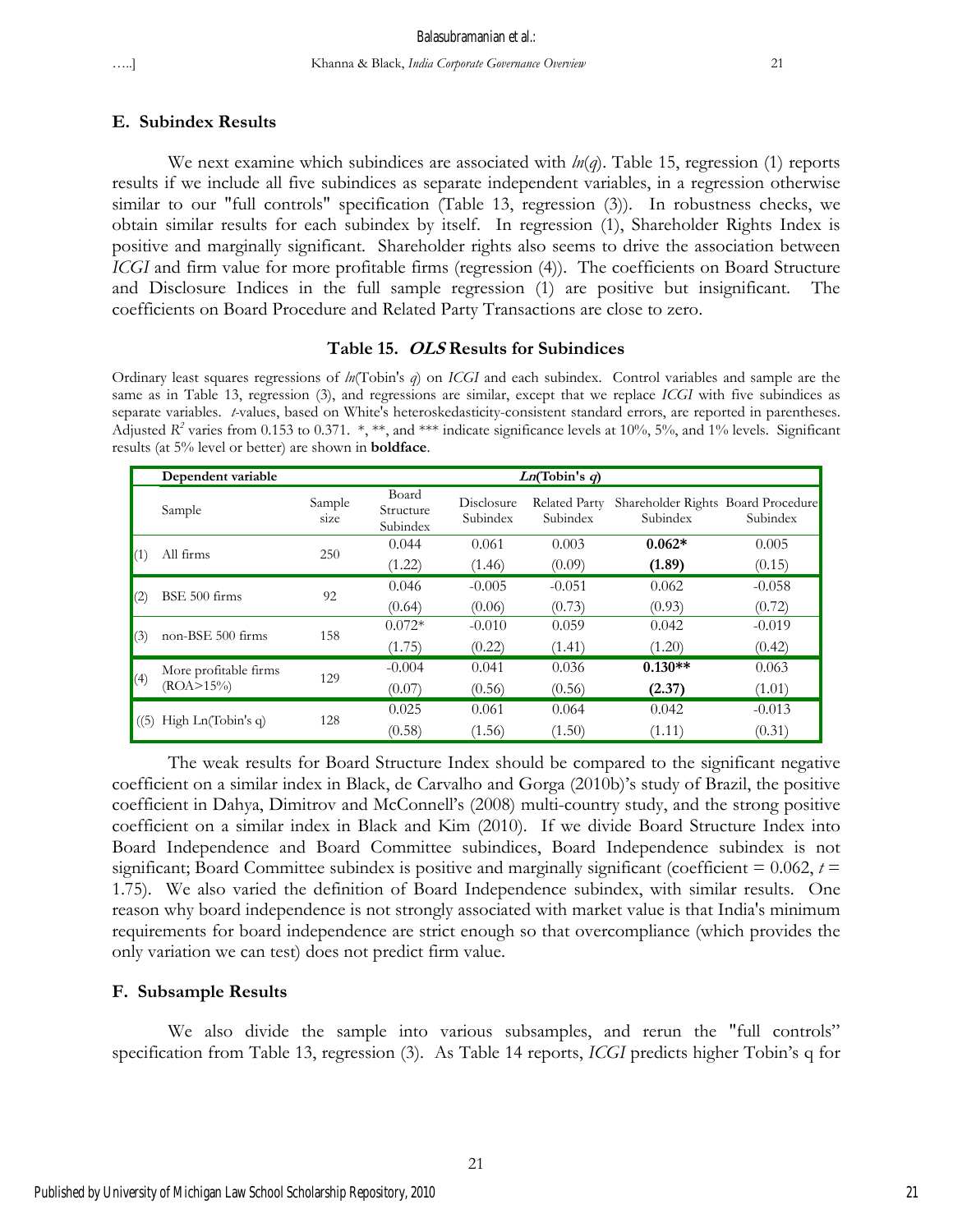more profitable firms, but not for less profitable firms.<sup>13</sup> However, if we use a different specification, in which we add an interaction between *ROA* and *ICGI* to Table 13, regression (3), the interaction term is small and insignificant. We found no strong differences in the coefficient on *ICGI* for large versus small, high versus low growth, manufacturing versus non-manufacturing, and business group versus non-group subsamples.

## **Table 15. OLS Results for Subsamples**

Ordinary least squares regressions of *ln*(Tobin's *q*) on *ICGI* for subsamples. Control variables and sample are the same as in Table 14, regressions (3)-(4). Sample is divided at the sample median. *t-*values, based on White's heteroskedasticity-consistent standard errors, are in parentheses. \*,\*\*, and \*\*\* indicate significance at 10%, 5%, and 1% levels. Significant results (at 5% or better) are shown in **boldface**.

| Dependent variable<br>Ln(Tobin's q)                      |                      |                      |                                        |       | Ln(Market/Book)     |
|----------------------------------------------------------|----------------------|----------------------|----------------------------------------|-------|---------------------|
|                                                          | Sample (for<br>ln(q) | ICGI                 | Other Controls Adjusted R <sup>2</sup> |       | ICGI                |
| Entire Sample                                            | 250                  | $0.034***$<br>(2.75) | Yes                                    | 0.291 | $0.032**$<br>(1.97) |
| More profitable firms<br>Return on assets $> 14.85\%$    | 129                  | $0.057***$<br>(3.35) | Yes                                    | 0.265 | $0.062**$<br>(2.80) |
| Less profitable firms<br>Return on assets $\leq$ 14.85%) | 121                  | 0.012<br>(0.66)      | Yes                                    | 0.188 | 0.013<br>(0.56)     |

# **G. Endogeneity Concerns**

Tables 14 and 15 provide evidence that firm-level governance is associated with higher *ln*(Tobin's *q*). We cannot assess causation because we have only cross-sectional data, and no plausible instrument for governance. But we can say at least a little bit about the likelihood that our results may provide decent guides to causation.

For emerging markets, little is known about the extent to which reverse causation (with better performance leading to better governance) or "optimal differences," in which governance optimally differs across firms, make cross-sectional results unreliable in assessing causation (Arcot and Bruno, 2006). For Korea, Black and Kim (2009) find weak evidence of reverse causation in Korea. Black, Jang and Kim (2006) report that firm characteristics, other than firm size, only weakly predict Korean firms' governance choices. This suggests that endogeneity due to firms' optimally choosing governance to reflect firm characteristics may not be a large concern.

We cannot assess the likelihood of reverse causation with our dataset. However, if governance were sensitive to a firm's circumstances, we might expect financial and ownership characteristics to predict governance. In unreported regressions, we assess whether the control variables used in Tables 14 and 15 predict firms' governance choices. *Ln*(assets), sales growth, and profitability predict higher *ICGI* scores. However, regardless of which independent variables we use, adjusted  $R^2$  values are negative (and become more so as we add more control variables). This is consistent with the Black, Jang and Kim (2006) results for Korea, and suggests that the optimal differences flavor of endogeneity may be a limited concern in India as well.

 $\overline{a}$ 13 Compare Black, de Carvalho and Gorga (2010b), who report that a Brazil governance index predict higher Tobin's q for both more profitable and less profitable firms, with similar coefficients; and Hutchinson and Gul (2004), who report that governance is more important for Australian firms with high growth opportunities.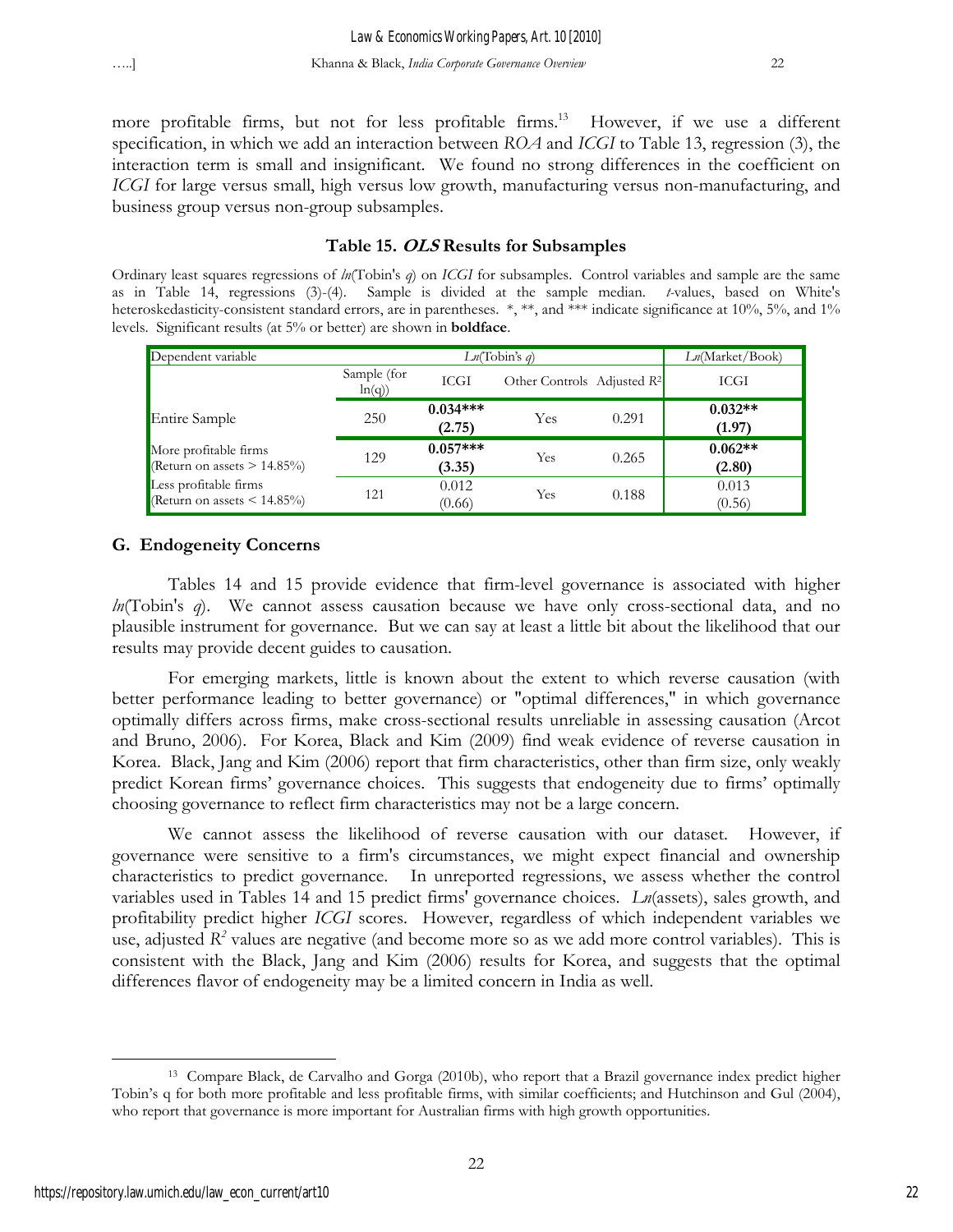#### **VI. Implications for Corporate Governance in Emerging Markets**

In this part, we combine our findings with those from other "case studies" of emerging markets. We seek to draw an overall picture of what corporate governance elements emerge as important across countries.<sup>14</sup> Our conclusions are tentative,, for several reasons. First, endogeneity is an important concern. Yet most studies, including this one, rely on cross-sectional associations, so their results may not be robust. Time-series studies are preferable, but are still vulnerable to endogeneity concerns (e.g., Wintoki, Linck and Netter, 2008). Second, different studies use different governance indices. The "shareholder rights" measure in one study may map only loosely onto the similarly named measure in another study. Third, different countries have different regulatory minima, which affect the elements on which there is within-country variation, and the range of that variation.

Generalizing turns out to be difficult. Most studies find an association between a governance measure and Tobin's q, but Connolly, Limpaphayom and Nagarajan (2008, Thailand) do not, at least without extensive digging. Which governance elements predict higher firm value also varies across countries. This suggests that flexibility in governance rules, above a regulatory minimum, would be valuable.

*Board structure and outside directors*. There is evidence that the combination of a minimum number of outside directors and an audit committee staffed principally by outside directors can be valuable, at least for larger firms. Black and Kim (2008) and Choi, Park and Yoo (2007) so find in Korea, and Black and Khanna (2007) find evidence that India's Clause 49 reforms, which were largely concerned with board structure and audit committees, raised the value of large firms relative to smaller firms. In this study, we find that board structure is positive and marginally significant for non-BSE-500 firms, but not for larger firms. These weak results could partly reflect the fairly high regulatory floor set by Clause 49.

*Disclosure*. There is also evidence that better disclosure predicts higher firm value. Black, Kim, Jang and Park (2009) so find for Korea, with firm fixed effects, as do Black, Love and Rachinsky (2006) for Russia, again with firm fixed effects, and Cheung, Connelly, Limpaphayom and Zhou (2007) for Hong Kong in cross-section. We find a positive and marginally significant coefficient on disclosure for non-BSE 500 firms.

*Shareholder rights*. There is mixed evidence on whether a package of shareholder rights can predict higher firm value. Cheung, Jiang, Limpaphayom and Lu (2009) so find for mainland China, with firm fixed effects, as do we for India in cross-section. However, Cheung, Connelly, Limpaphayom and Zhou (2007) find an insignificant negative coefficient on the same measure of shareholder rights in cross-section in Hong Kong, and Black, Kim, Jang and Park (2009) find an insignificant, negative coefficient on a shareholder rights measure in Korea with firm fixed effects.

*Related party transactions*. There is mixed evidence on whether direct controls on related party transactions predict higher firm value. Black, Love and Rachinsky (2006) so find for Russia with firm fixed effects, but we find no significant effect for India in cross-section. However, part of the

<sup>14</sup> The other research we draw on includes Black, Kim, Jang and Park (2009, Korea); Choi, Park and Yoo (2007, Korea directors); Black & Kim (2008, Korea directors); Black & Khanna (2007, India); Dharmapala and Khanna (2009, India); Cheung, Connelly, Limpaphayom and Zhou (2007, Hong Kong); Black (2001, Russia); Black, Love and Rachinsky (2006, Russia); Desai, Dyck and Zingales (2007) (Russia, tax enforcement) Cheung, Jiang, Limpaphayom and Lu (2009, China); Connolly, Limpaphayom and Nagarajan (2008, Thailand); Litvak (2007, effect of Sarbanes-Oxley Act on cross-listed firms).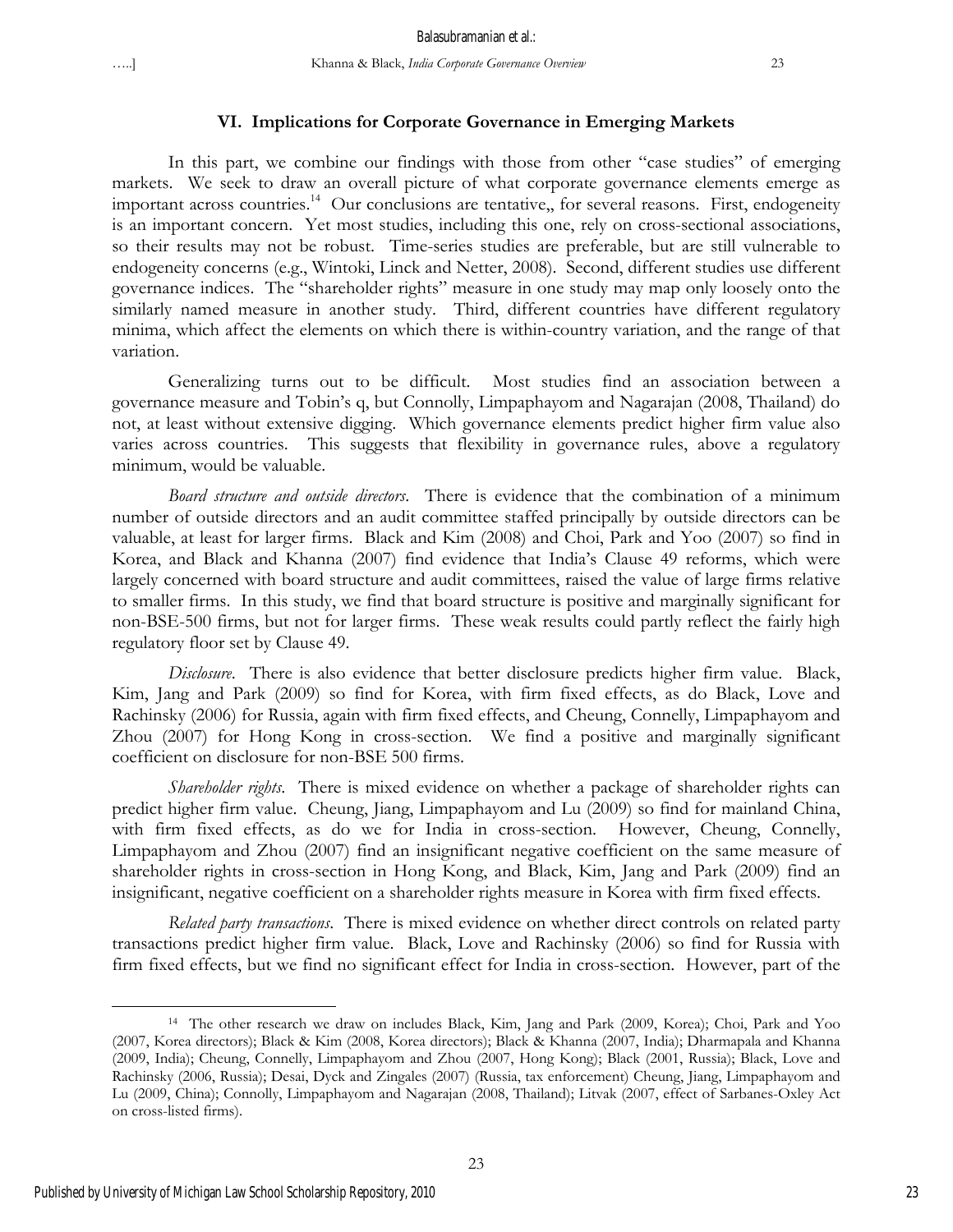value added by independent directors may involve better control of related party transactions, so that even if they occur, they are less adverse to minority shareholders. Black and Kim (2008) find evidence of this for Korea with firm fixed effects . This indirect effect of governance on related party transactions would be captured by a board structure measure, rather than the related party transactions measure.

*Board and committee procedures*. Board and committee procedures are easy to measure, but there is as yet no good evidence that they predict firm value. Black, Kim, Jang and Park (2009) find an insignificant coefficient on a board procedures measure in Korea with firm fixed effects, as do we for India in cross-section.

*Ownership parity*. Black, Kim, Jang and Park (2009) find evidence for Korea, with firm fixed effects, that a measure of "ownership parity" (whether the largest shareholder has equal voting and economic rights) predicts higher firm value. A number of cross-country studies also find that higher ownership parity predicts higher firm value (e.g., Claessens, Djankov, Fan and Lang, 2002).

*Firm size, profitability, and growth opportunities*. It is plausible that large firms need different governance structures than small firms. Our results support this proposition – the overall association between *ICGI* and Tobin's *q* is driven by the non-BSE 500 firms in our sample. On the other hand, Black, Kim, Jang and Park (2009) report similar results for large and small firms. We also find that the association between *ICGI* and Tobin's *q* is present for high-profit (but not low profit) firms, and for firms with high Tobin's *q*, which proxies in part for growth opportunities (but not low-*q* firms).

Our results for subsamples based on firm size and Tobin's *q* are consistent with the arguments that firms with greater need for external capital benefit more from governance reform (Rajan & Zingales, 1998; Durnev and Kim, 2005). Other studies do not examine subsamples divided in these ways; doing so could be a fruitful avenue for future research. Our results suggest that one-size does not fit all in governance, which implies that there should be room for firms to tailor governance to their own characteristics.

*Inter-firm differences*. Minimum mandatory rules can be valuable in some instances (Black and Khanna, 2007 (India); Black and Kim, 2008 (Korea)). At the same time, the benefits of "better" governance depend in part on firm characteristics. Moreover, governance regulations can sometimes impose larger costs than benefits. The U.S. Sarbanes-Oxley Act offers an example, both for U.S. firms and cross-listed foreign firms (Litvak, 2007; Zhang, 2009).

One response to inter-firm variation would be a relatively low regulatory floor, which mandates only governance structures that are likely to benefit all or most firms. Another would involve a comply-or-explain corporate governance code, of the sort used in the UK (see Arcot and Bruno, 2006) and a number of other countries. India is considering a proposal to allow greater customization of corporate governance rules in the form of the Indian Companies Bill 2008. This flexibility could well prove to be beneficial.

*Cross-country differences*. Different countries may have different corporate governance needs. For example, the mean and median Tobin's *q*'s for our sample are over 2 (see Table 4). This suggests a combination of strong growth prospects for most firms and investors not expecting a high level of tunneling. In contrast, mean and median Tobin's *q* levels are much lower in the other countries for which we have similar case study evidence, and are below 1 in Korea (Black, Kim, Jang and Park, 2009) and in the early years of the Russia study by Black, Love, and Rachinsky (2006), and are often a small fraction of 1 (suggesting high tunneling risk) in Black's (2001) study of Russian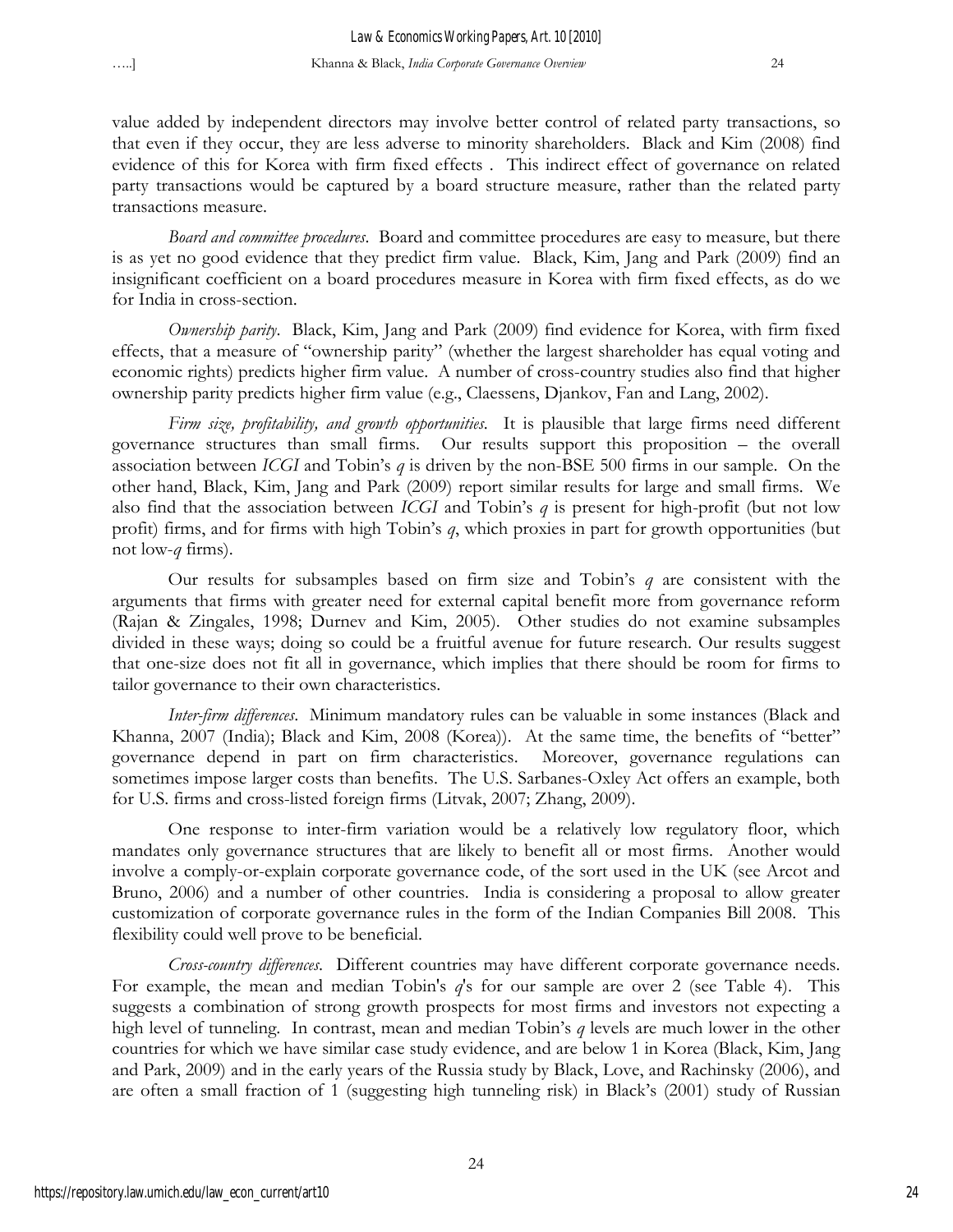firms in 1999. This suggests that the core corporate governance problems may be different, either in kind or in intensity, across countries, and may call for different remedies.

*Public enforcement*. Dharmapala and Khanna (2009) provide evidence supporting the value of sanctions against Indian firms which did not comply with India's governance rules, and against their directors. This effect was found even though the change in official sanctions, which occurred in 2004, was not then (or since) followed by imposition of actual sanctions. Compare Bhattacharya and Daouk (2002, 2006), who report that enforced insider trading laws affect firm valuation, but unenforced laws do not. Desai, Dyck and Zingales (2007) provide evidence from Russia that enforcement of corporate income tax laws can benefit minority shareholders by limiting cash-flow tunneling.

#### **VII. Conclusion**

We provide a detailed descriptive account of the governance practices of Indian public firms. Most firms meet the board independence rules under Indian law, which require either 50% outside directors or 1/3 outside directors and a separate CEO and board chairman, but 13% (38 firms) do not. The board chairman often represents the controlling business group or other controlling shareholder. Firms are more likely to comply with audit committee requirement, although 1% do not. Related party transactions are common (67% of firms have RPTs representing 1% of more of revenues), but approval requirements for them are often weak. For transactions with a controlling shareholder, only 7% (1%) of firms require approval by non-conflicted directors (minority shareholders). However, 78% of firms nominally require RPTs to be on "arms-length" terms, and 94% disclose them to shareholders. Only about 2/3rds of firms provide annual reports on their websites. For those which do not, there is no good alternate source. Executive compensation is modest by US standards, but CEOs face only a small risk of dismissal. Only about 75% of firms allow voting by mail, even though this has been legally required since 1956. Government enforcement actions against firms are almost nonexistent.

We also contribute to the literature on corporate governance indices and the connection between governance and firm value. We build a broad Indian Corporate Governance Index (*ICGI*) and examine the association between *ICGI* and firm market value. We find a positive and statistically significant association between *ICGI* and firm market value in India. This is consistent with prior research in other countries and in cross-country studies. The association is more significant for more profitable firms and firms with higher growth opportunities. A subindex for shareholder rights is individually significant, but subindices for board structure, disclosure, board procedure, and related party transactions are not significant. The non-results for board structure contrast to other recent studies, and suggest that India's legal requirements are sufficiently strict so that overcompliance does not produce valuation gains.

#### **REFERENCES**

- Aggarwal, Reena, Isil Erel, Rene M. Stulz, and Rohan Williamson (2006). "Do U.S. Firms Have the Best Corporate Governance? A Cross-Country Examination of the Relation between Corporate Governance and Shareholder Wealth." (working paper), at http://ssrn.com/abstract=954169.
- Aggarwal, Reena, Leora Klapper, and Peter D. Wysocki (2005), "Portfolio Preferences of Foreign Institutional Investors," *Journal of Banking and Finance*, vol. 29, pp. 2919-2946.
- Anant, T.C.A. and Omkar Goswami (1995) *Getting Everything Wrong: India's Policies Regarding 'Sick' Firms, in* DILIP MOOKHERJEE (ED.), INDIAN INDUSTRY: POLICIES AND PERFORMANCE.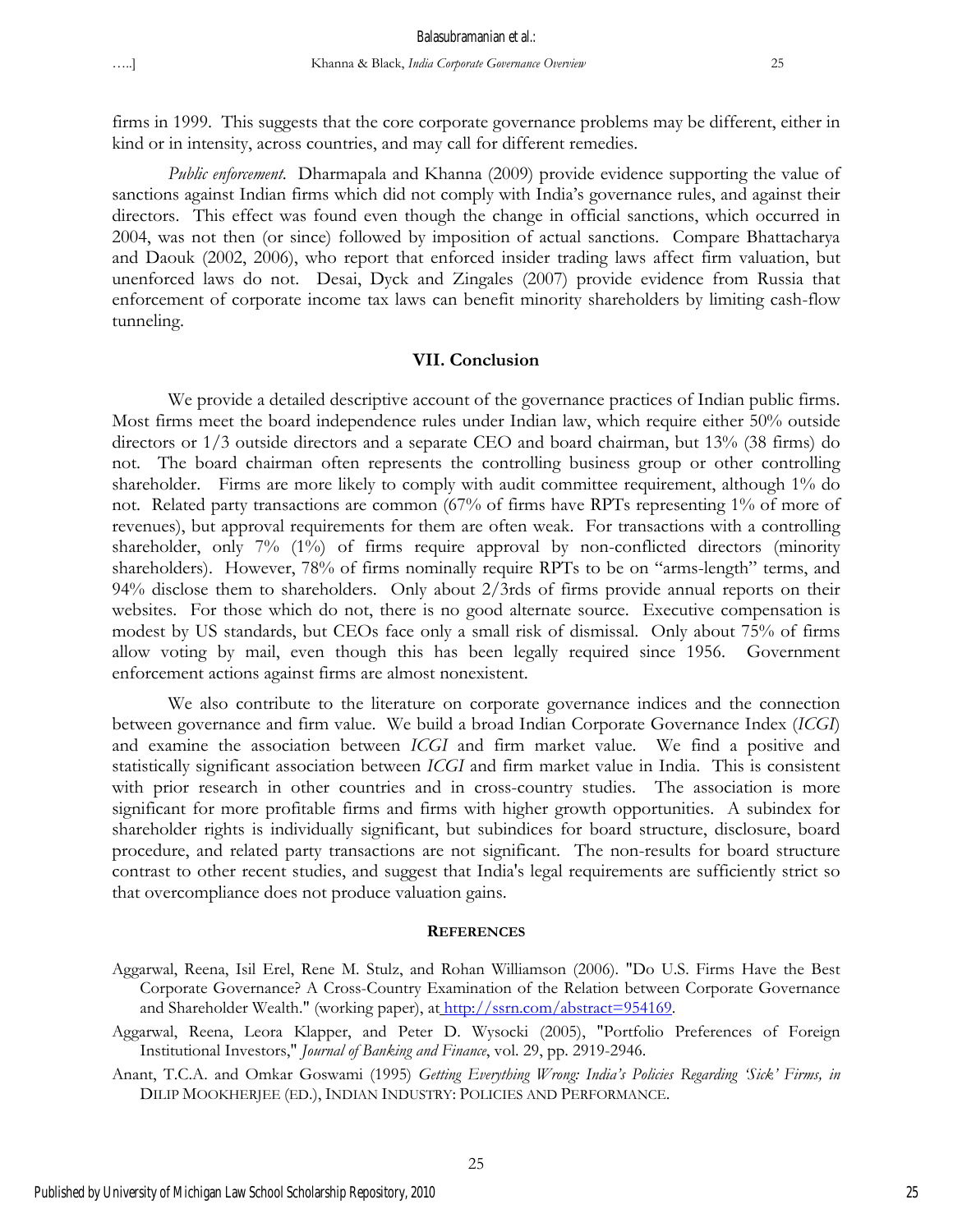- Arcot, Sridhar R. and Bruno, Valentina Giulia (2006), "One Size Does Not Fit All, After All: Evidence from Corporate Governance," Working Paper, at http://ssrn.com/abstract=887947
- Atanasov, Vladimir Bernard Black, Conrad Ciccotello and Stanley Gyoshev (2007), "How Does Law Affect Finance: An Examination of Financial Tunneling in an Emerging Market", Working Paper, at http://ssrn.com/abstract=902766.
- Balasubramanian, N., Bernard Black, and Vikramaditya S. Khanna (2009), "Firm Level Corporate Governance in India", working paper, at http://ssrn.com/abstract=992529.
- Bae, Kee-Hong, Jun-Koo Kang and Jin-Mo Kim (2002), Tunneling or Value Added? Evidence from Mergers by Korean Business Groups," *Journal of Finance* vol. 57, 2695-2740.
- Beiner, Stefan, Wolfgang Drobetz, Markus M. Schmid and Heinz Zimmerman (20067), "An Integrated Framework of Corporate Governance and Firm Valuation," *European Financial Management*, vol. 12, pp. 249-283.
- Bertrand, Marianne, Paras Mehta and Sendhil Mullainathan (2002), "Ferreting Out Tunneling: An Application to Indian Business Groups," *Quarterly Journal of Economics*, Vol. 117, pp. 121-148.
- Bhattacharyya, Asish K and Sadhalaxmi Vivek Rao (2005), "Economic Impact of 'Regulation on Corporate Governance': Evidence from India," at http://ssrn.com/abstract=640842.
- Bhattacharya, Utpal, and Hazem Daouk (2002), *The World Price of Insider Trading*, Journal of Finance 57, 75- 108.
- Bhattacharya, Utpal, and Hazem Daouk (2006), *When No Law is Better than a Good Law*, working paper, at http://ssrn.com/abstract=558021.
- Black, Bernard, Hasung Jang and Woochan Kim (2006a), "Does Corporate Governance Affect Firms' Market Values? Evidence from Korea" *Journal of Law, Economics and Organization*, vol. 22, 366-413.
- Black, Bernard, Hasung Jang and Woochan Kim (2006b), *Predicting Firms' Corporate Governance Choices: Evidence from Korea, Journal of Corporate Finance*, vol. 12, pp. 660-691.
- Black, Bernard, Antonio Gledson de Carvalho and Erica Christina Rocha Gorga (2010a), "*Does One Size Fit All in Corporate Governance? Evidence from Brazil*," working paper, at http://ssrn.com/abstract=1434116.
- Bernard Black, Antonio Gledson de Carvalho and Erica Christina Rocha Gorga (2010b), *Corporate Governance in Brazil*, Emerging Markets Review, vol. 11 (forthcoming) (http://ssrn.com/abstract=1152454)
- Black, Bernard and Woochan Kim (2010), "The Effect of Board Structure on Firm Value: A Multiple Identification Strategies Approach Using Korean Data", working paper, at http://ssrn.com/abstract=968287.
- Black, Bernard, Inessa Love & Andrei Rachinsky (2006), "Corporate Governance Indices and Firms' Market Values: Time-Series Evidence from Russia*"*, *Emerging Markets Review* vol. 7, 361-379 (2006).
- Bernard Black, Woochan Kim, Hasung Jang & Kyung-Suh Park (2009), *How Corporate Governance Affects Firm Value: Evidence on Channels from Korea*, at http://ssrn.com/abstract=844744
- Bruno, Valentina G., and Stijn Claessens (2009), "Corporate Governance and Regulation: Can There Be Too much of a Good Thing?", *Journal of Financial Intermediation*, vol. xx, pp. yyy-zzz working paper, at http://ssrn.com/abstract=956329.
- Cheung, Steven Yan-Leung, J. Thomas Connelly, Piman Limpaphayom, and Lynda Zhou (2007), Do investors really value corporate governance? Evidence from the Hong Kong market," *Journal of International Financial Management and Accounting*, 18, 86-122.
- Cheung, Steven Yan-Leung, Ping Jiang, Piman Limpaphayom, and Tong Lu (2009), Corporate Governance in China: A Step Forward, xx European Financial Management yyy-zzz (forthcoming 2009).
- Choi, Jongmoo Jay, Sae Won Park, and Sean Sehyun Yoo (2007), "The Value of Outside Directors: Evidence from Corporate Governance Reform from Korea," *Journal of Financial and Quantitative Analysis*, 42, 941- 962.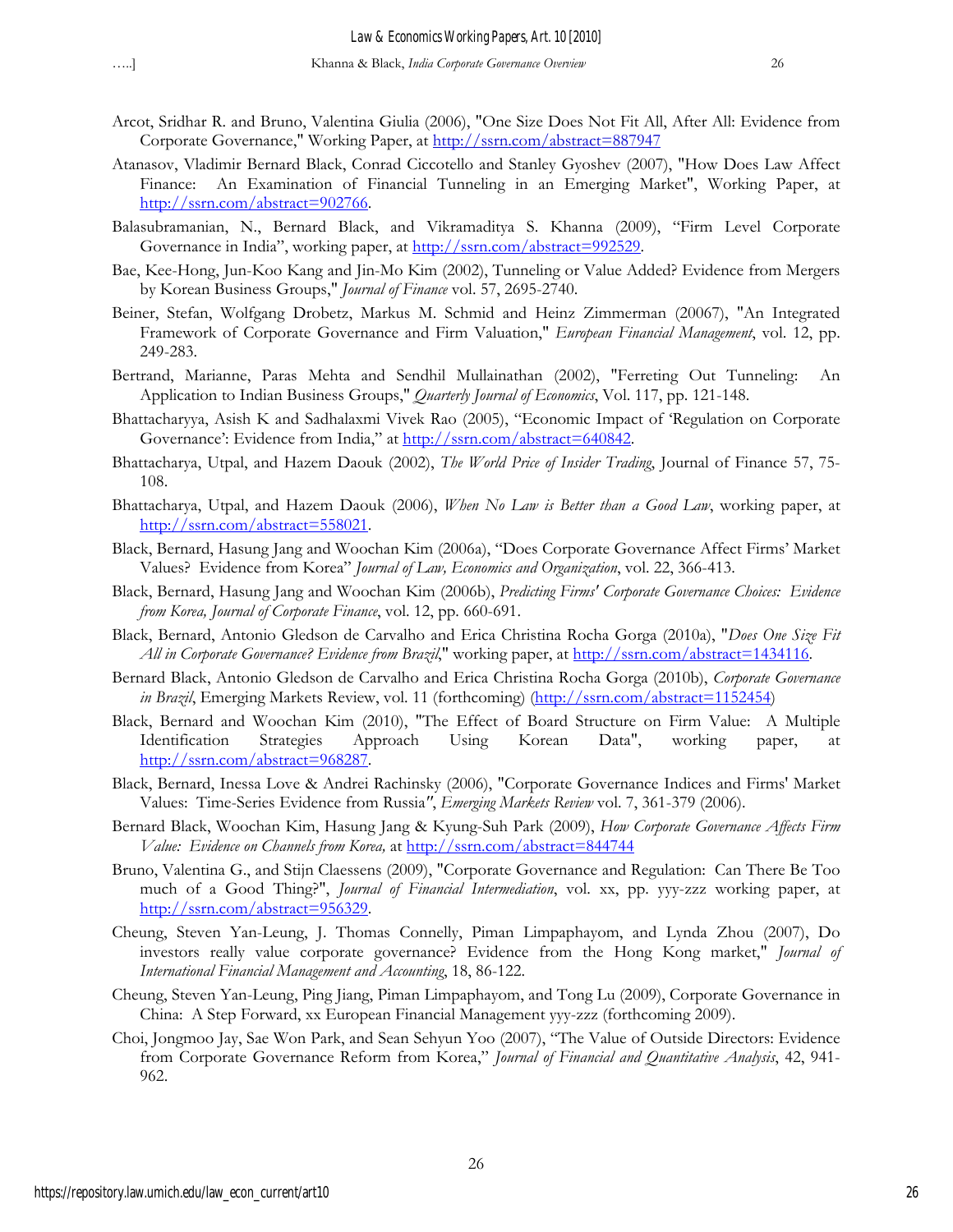- Claessens, Stijn, Simeon Djankov, Joseph Fan, and Larry Lang (2002), "Disentangling the Incentive and Entrenchment Effects of Large Shareholdings," Journal of Finance, vol. 57, pp. 2741-2771.
- CONFEDERATION OF INDIAN INDUSTRY, DESIRABLE CORPORATE GOVERNANCE: A CODE (1998).
- Connelly, J. Thomas, Piman Limpaphayom, and N. Nagarajan (2008), "Form Versus Substance: The Effect of Family Influence and Corporate Governance Practices on Firm Value in Thailand," working paper, University of Pittsburgh.
- Dahya, Jay, Orlin Dimitrov, and John J. McConnell (2008), "Dominant Shareholders, Corporate Boards, and Corporate Value: A Cross-Country Analysis," Journal of Financial Economics, Vol. 87, pp. 73-100.
- Deb, Saikat Sovan and Chakrapani Chaturvedula (2004), "Ownership Structure and Firm Value: Empirical Study on Corporate Governance System of Indian Firms", working paper, http://ssrn.com/abstract=594221.
- Desai, Mihir, Alexander Cyck, and Luigi Zingales (2007), "Theft and Taxes", *Journal of Financial Economics*, vol. 84, 591-623.
- Dharmapala, Dhammika, and Vikramaditya Khanna (2009), "Corporate Governance, Enforcement, and Firm Value: Evidence from India", at http://ssrn.com/abstract=1105732.
- Doidge, Craig, G. Andrew Karolyi and Rene M. Stulz (2007), Why Do Countries Matter So Much for Corporate Governance, *Journal of Financial Economics*, vol. 86, pp. 1-39.
- Doidge, Craig, G. Andrew Karolyi and Rene M. Stulz (2009), "Has New York Become Less Competitive than London in Global Markets? Evaluating Foreign Listing Choices over Time, *Journal of Financial Economics*, vol. 91, pp. 253-277.
- Drobetz, Wolfgang, Andreas Schillhofer and Heinz Zimmerman (2004), "Corporate Governance and Expected Stock Returns: Evidence from Germany," *European Financial Management*, vol. 10, pp. 267-293.
- Durnev, Artyom, and E. Han Kim (2005), "To Steal or Not to Steal: Firm Attributes, Legal Environment, and Valuation," *Journal of Finance,* vol. 60, 1461-1493.
- Ferreira, Miguel A., and Pedro Matos (2007), "The Colors of Investors' Money: The Role of Institutional Investors Around the World," *Journal of Financial Economics*, forthcoming, at http://ssrn.com/abstract=885777.
- Hutchinson, Marion, and Ferdinand A. Gul (2004), "Investment Opportunity Set, Corporate Governance Practices and Firm Performance", *Journal of Corporate Finance*, vol. 10, pp. 595-614
- Jackling, Beverly, and Shireenjit Johl, "Board Structure and Firm Performance: Evidence from India's Top Companies", *Corporate Governance: An International Review*, vol. 17, pp. 492-509.
- Khanna, Tarun, Joe Kogan, and Krishna G. Palepu (2006), "Globalization and Similarities in Corporate Governance: A Cross-country Analysis." *Review of Economics and Statistics*, vol. 88, pp. 69-90.
- Khanna, Vikramaditya (2004) "Corporate Crime Legislation: A Political Economy Analysis" *Washington University Law Quarterly* , vol. 82, pp. 95-141.
- Khanna, Vikramaditya (2009), "The Anatomy of Corporate Governance Reform in an Emerging Market: The Case of India", Working Paper.
- Klapper, Leora F., and Inessa Love (2004), "Corporate Governance, Investor Protection and Performance in Emerging Markets," *Journal of Corporate Finance,* vol. 10, 703-728.
- Kumar, Jayesh (2003), Does Ownership Structure Influence Firm Value? Evidence from India, Working Paper, at http://ssrn.com/abstract=464521.
- Kumar**,** Jayesh (2003a), Agency Theory and Firm Value in India, Working Paper, at http://ssrn.com/abstract=501802.
- Leal, Ricardo P.C., and Andre L. Carvalhal-da-Silva, Corporate Governance and Value in Brazil (and in Chile), in Florencio Lopez-de-Silanes and Alberto Chong, editors, *Investor Protection and Corporate Governance – Firm Level Evidence Across Latin America* xxx-yyy (2007), also available as Inter-American Development